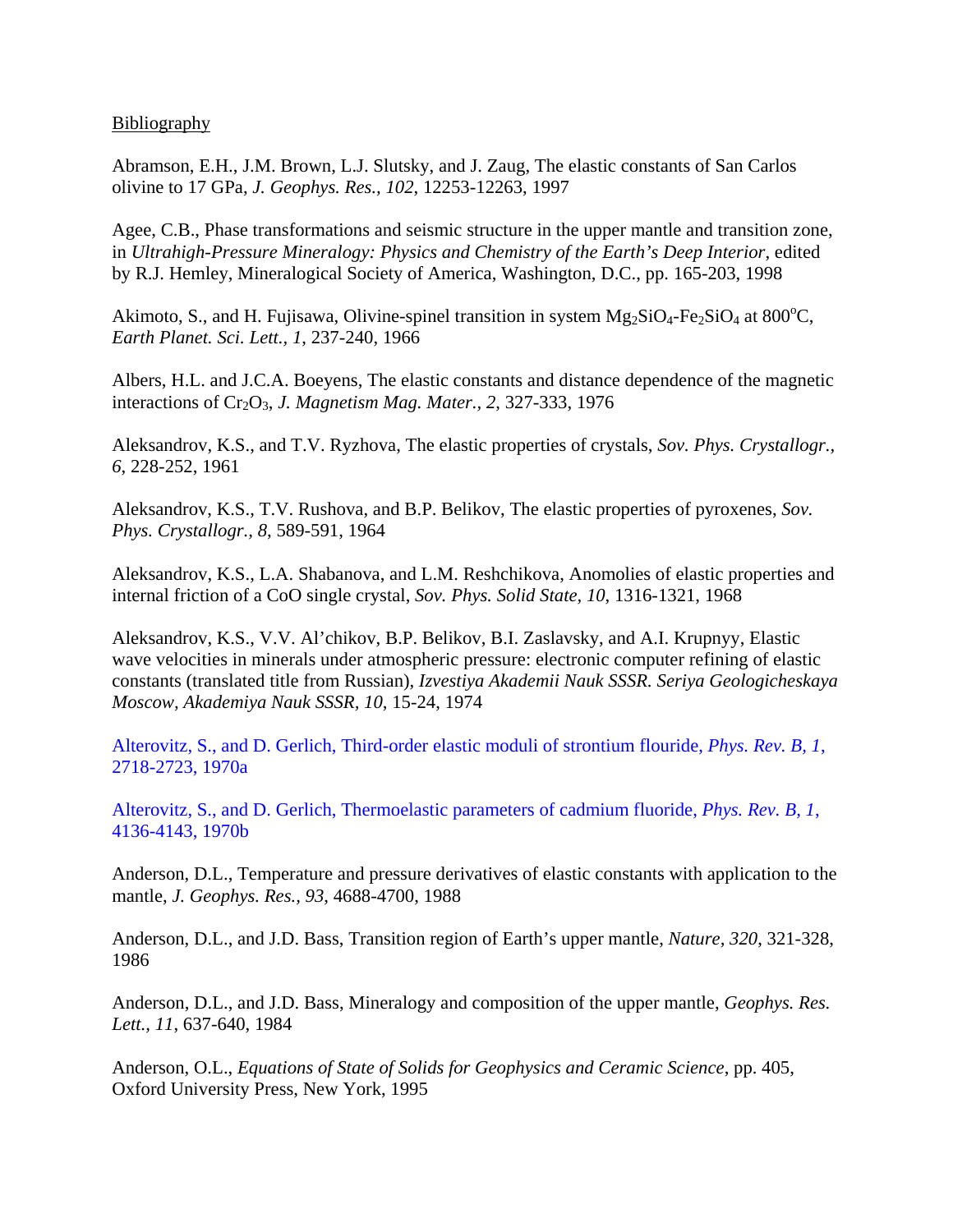Anderson, O.L., and P. Andreatch, Jr., Pressure derivatives of elastic constants of single-crystal MgO at 23<sup>°</sup> and -195.8<sup>°</sup>C, *J. Am. Ceramic Soc., 49, 404-409, 1966* 

Anderson, O.L., and D.G. Isaak, Elastic constants of mantle minerals at high temperature. In: *Mineral Physics and Crystallography: A Handbook of Physical Constants*, edited by T.J. Ahrens, American Geophysical Union, Washington, D.C., pp. 64-97, 1995

Anderson, O.L., E. Schreiber, R.C. Liebermann, N. Soga, Some elastic constant data on minerals relevant to geophysics, *Rev. Geophys., 6*, 491-524, 1968

Askarpour, V., M.H. Manghnani, S. Fassbender, and A. Yoneda, Elasticity of single-crystal MgAl2O4 spinel up to 1273 K by Brillouin spectroscopy, *Phys. Chem. Minerals, 19*, 511-519, 1993

Babuška, V., J. Fiala, M. Kumazawa, I. Ohno, and Y. Sumino, Elastic properties of garnet solidsolution series, *Phys. Earth Planet. Int., 16*, 157-176, 1978

Bartels, R.A., W.N. Potter, and R.W. Watson, The pressure derivative of the elastic constants of LiCl and RbCl (abstract), *Bull. Am. Phys. Soc., 15*, 333, 1970

Bartels, R.A., and D.E. Schuele, Pressure derivatives of the elastic constants of NaCl and KCl at 295°K and 195°K, *J. Phys. Chem. Solids*, 26, 537-549, 1965

Bass, J.D., Elasticity of single-crystal SmAlO<sub>3</sub>, GdAlO<sub>3</sub> and ScAlO<sub>3</sub> perovskites, *Phys. Earth Planet. Int., 36*, 145-156, 1984

Bass, J.D., Elasticity of uvarovite and andradite garnets, *J. Geophys. Res., 91*, 7505-7516, 1986

Bass, J.D., Elasticity of grossular and spessartite garnets by Brillouin spectroscopy, *J. Geophys. Res., 94*, 7621-7628, 1989

Bass, J.D., Elasticity of minerals, glasses, and melts, In: *Mineral Physics and Crystallography: A Handbook of Physical Constants*, edited by T.J. Ahrens, American Geophysical Union, Washington, D.C., pp. 45-63, 1995

Bass, J.D., and D.L. Anderson, Composition of the upper mantle: Geophysical tests of two petrological models, *Geophys. Res. Lett., 11*, 237-240, 1984

Bass, J.D., and M. Kanzaki, Elasticity of a majorite-pyrope solid solution, *Geophys. Res. Lett., 17*, 1989-1992, 1990

Bass, J.D., and D.J. Weidner, Elasticity of single-crystal orthoferrosilite, *J. Geophys. Res., 89*, 4359-4371, 1984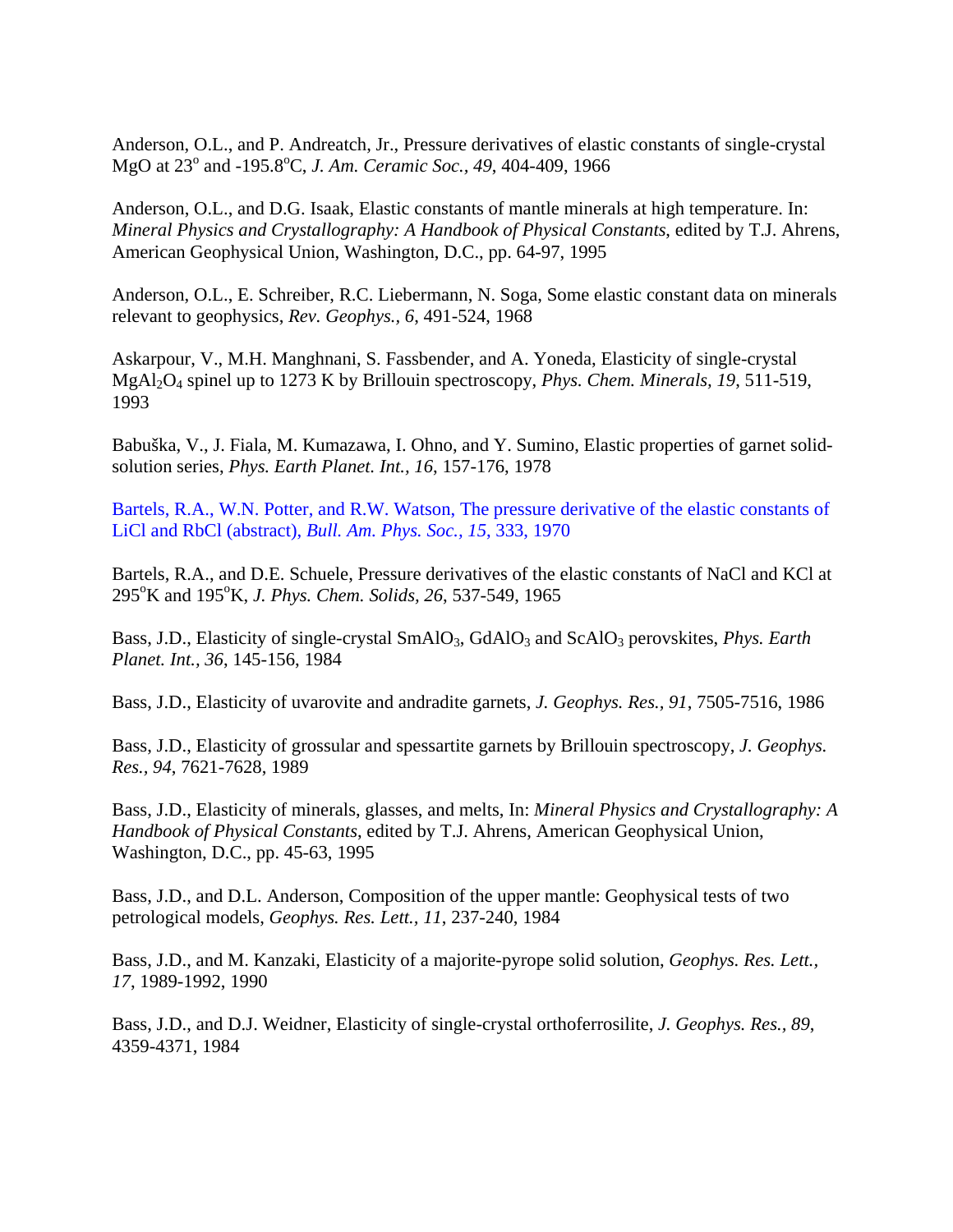Bass, J.D., D.J. Weidner, N. Hamaya, M. Ozima, and S. Akimoto, Elasticity of the olivine and spinel polymorphs of Ni2SiO4, *Phys. Chem. Minerals, 10*, 262-272, 1984

Bensch, W.A., Third-order elastic constants of NaF, *Phys. Rev. B, 6*, 1504-1509, 1972

Bentle, G.G., Elastic constants of single-crystal BeO at room temperature, *J. Am. Ceramic Soc., 49*, 125-128, 1966

Berger, J., J. Berthon, A. Revcolevschi, and E. Jolles, Elastic constants of Fe1-xO single crystals, *J. Am. Ceram. Soc., 64*, C153-154, 1981

Bhagat, S.S., J.D. Bass, and J.R. Smyth, Single-crystal elastic properties of omphacite-C2/c by Brillouin spectroscopy, *J. Geophys. Res., 97*, 6843-6848, 1992

Bina, C.R., Lower mantle mineralogy and the geophysical perspective, in *Ultrahigh-Pressure Mineralogy: Physics and Chemistry of the Earth's Deep Interior*, edited by R.J. Hemley, Mineralogical Society of America, Washington, D.C., pp. 205-239, 1998

Bina, C.R., and B.J. Wood, Olivine-spinel transitions: Experimental and and thermodynamic constraints and implications for the nature of the 400-km discontinuity, *J. Geophys. Res., 92*, 4853-4866, 1987

Birch, F., Elasticity and constitution of the earth's interior, *J. Geophys. Res., 57*, 227-286, 1952

Blakslee, O.L., D.G. Proctor, E.J. Seldin, G.B. Spence, and T. Weng, Elastic constants of compression-annealed pyrolytic graphite, *J. Appl. Phys., 41*, 3373-3382, 1970

Bock, G., Synthetic seismogram images of upper mantle structure: No evidence for a 520-km discontinuity, *J. Geophys. Res., 99*, 15843-15851, 1994

Bonczar, L.J., and G.R. Barsch, Elastic and thermoelastic constants of nepheline, *J. Appl. Phys., 46*, 4339-4340, 1975

Bonczar, L.J., E.K. Graham, and H. Wang, The pressure and temperature dependence of the elastic constants of pyrope garnet, *J. Geophys. Res., 82*, 2529-2534, 1977

Brandt, O.G., and C.T. Walker, Ultrasonic attenuation and elastic constants for uranium dioxide, *Phys. Rev., 170*, 528-541, 1968

Brown, J.M., L.J. Slutsky, K.A. Nelson, and L.T. Cheng, Single-crystal constants for San Carlos peridot: An application of impulsive stimulated scattering, *J. Geophys. Res., 94*, 9485-9492, 1989

Bullen, K.E., The problem of earth's density variation, *Bull. Seis. Soc. Am., 30*, 235-250, 1940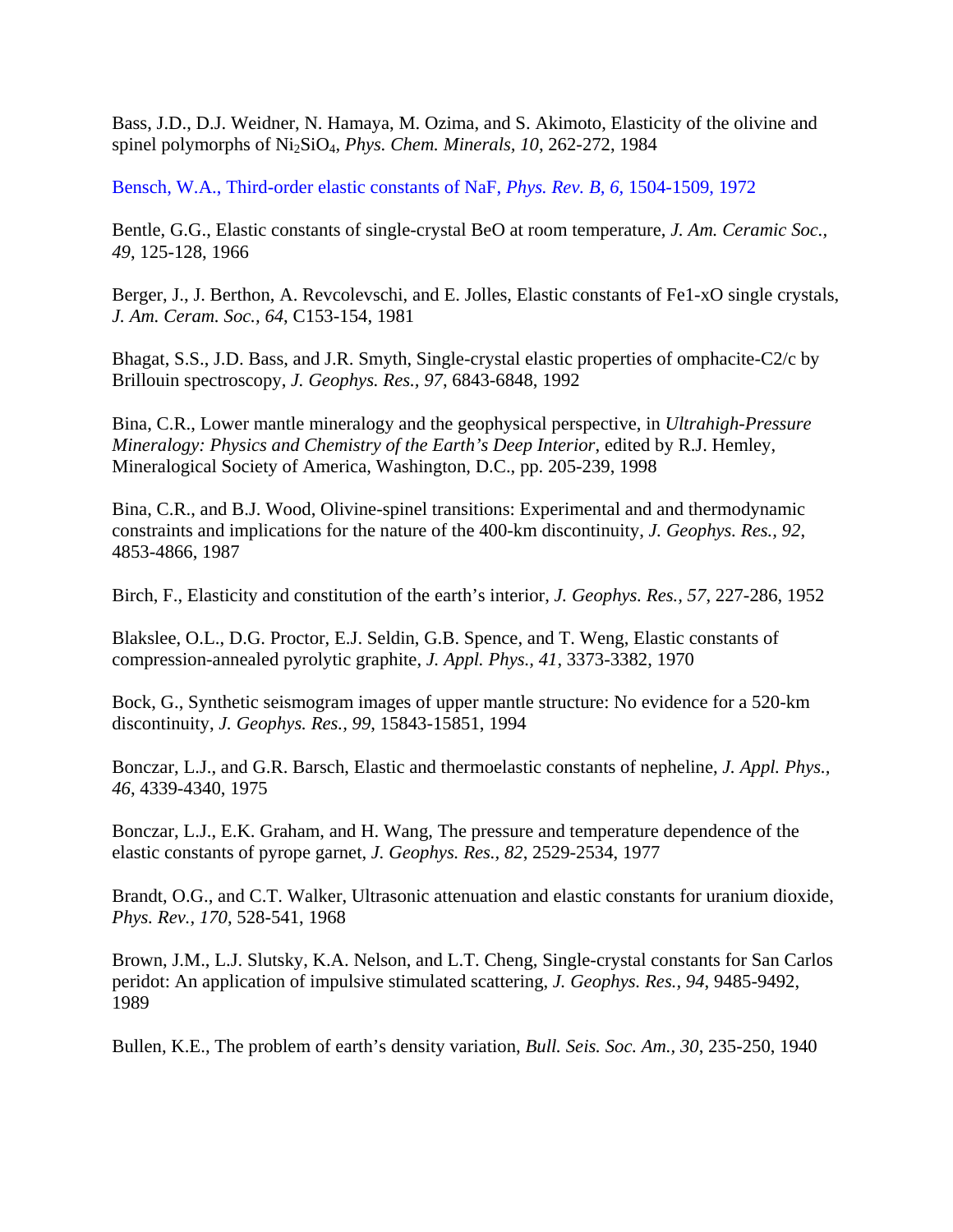Bullen, K.E., *Introduction to the Theory of Seismology (3rd ed)*, pp. 381, Cambridge University Press, London, 1963

Chai, M., J.M. Brown, and L.J. Slutsky, The elastic constants of a pyrope-grossular-almandine garnet to 20 GPa, *Geophys. Res. Lett., 24*, 523-526, 1997a

Chai, M., J.M. Brown, and L.J. Slutsky, The elastic constants of an aluminous orthopyroxene to 12.5 GPa, *J. Geophys. Res., 102*, 14779-14785, 1997b

Chang, E., and G. Barsch, Pressure dependence of the elastic constants of single-crystal magnesium oxide, J. Geophys. Res., 74, 3291-3294, 1969

Chang, E., and G. R. Barsch, Pressure dependence of the single crystal elastic constants and anharmonic properties of wurtzite, *J. Phys. Chem. Solids, 34*, 1543-1563, 1973

Chang, E., and E.K. Graham, The elastic constants of cassiterite  $SnO<sub>2</sub>$  and their pressure and temperature dependence, *J. Geophys. Res., 80*, 2595-2599, 1975

Chang, Z.P., and G. Barsch, Pressure dependence of the elastic constants of RbCl, RbBr, and RbI, *J. Phys. Chem. Solids, 32*, 27-40, 1971

Chang, Z.P., and G. Barsch, Pressure dependence of single-crystal elastic constant and anharmonic properties of spinel, *J. Geophys. Res., 78*, 2418-2433, 1973

Chang, Z.P., and G.R. Barsch, Elastic constants and thermal expansion of berlinite, *IEEE Trans. Sonics Ultrasonics, SU-23*, 127-135, 1976

Chang, Z.P., and E.K. Graham, Elastic properties of oxides in the NaCl structure, *J. Phys. Chem. Solids, 38*, 1355-1362, 1977

Chang, Z.P., G.R. Barsch, and D.L. Miller, Pressure dependence of elastic constants of cesium halides, *Phys. Stat. Sol., 23*, 577-586, 1967

Chen, G., J.A. Cooke Jr., G.D. Gwanmesia, and R.C. Liebermann, Elastic wave velocities of Mg3Al2Si3O12-pyrope garnet to 10 GPa, *Am. Min., 84*, 384-388, 1999

Chen, G., B. Li, and R.C. Liebermann, Selected elastic moduli of single-crystal olivines from ultrasonic experiments to mantle pressures, *Science, 272*, 979-980, 1996

Chen, G., R.C. Liebermann, and D.J. Weidner, Elasticity of single-crystal MgO to 8 Gigapascals and 1600 Kelvin, *Science, 280*, 1913-1915, 1998

Chung, D.H., First pressure derivatives of polycrystalline elastic moduli: Their relation to singlecrystal acoustic data and thermodynamic relations, *J. Appl. Phys., 38*, 5104-5113, 1967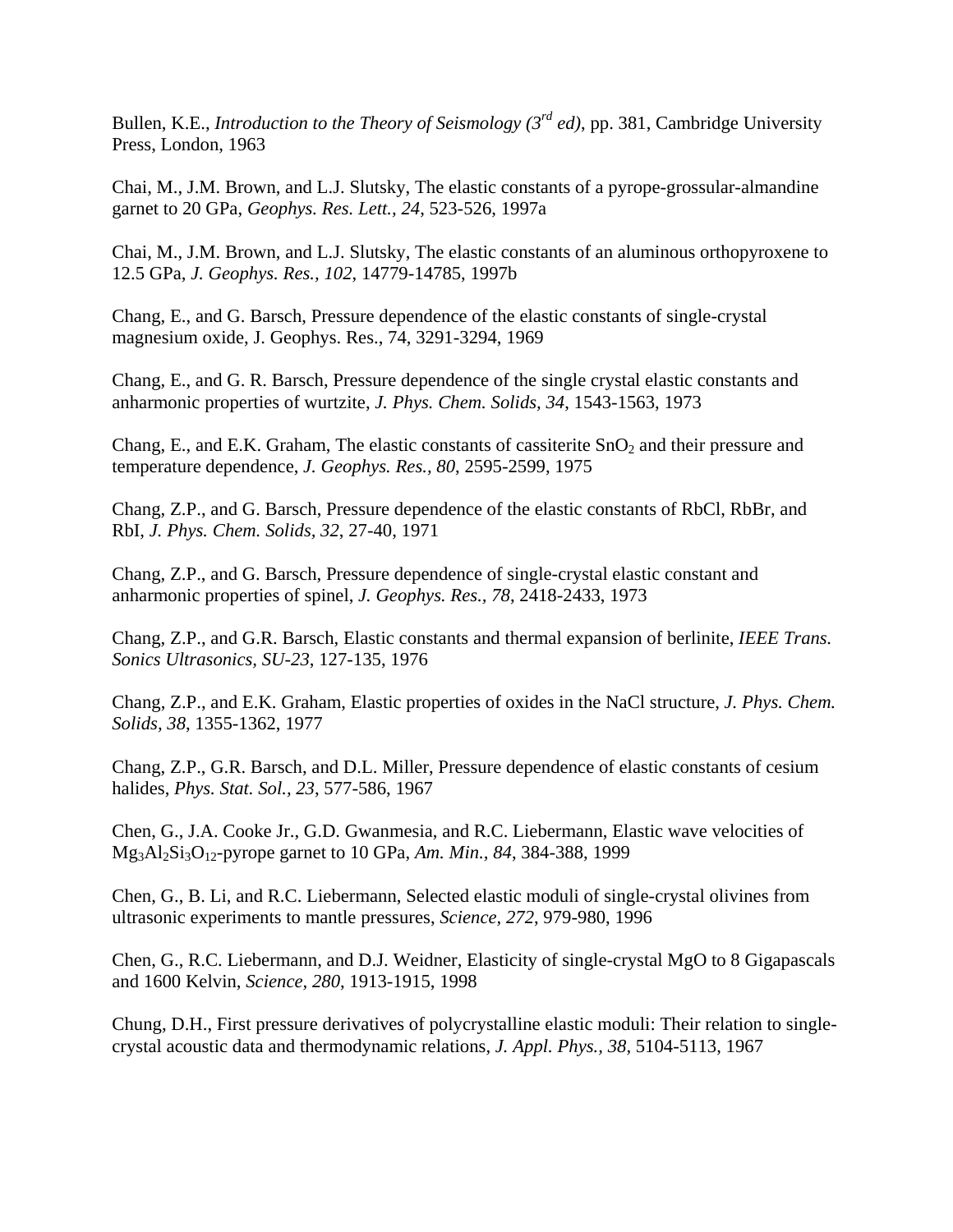Cline, C.F., H.L. Dunegan, and G.L. Henderson, Elastic constants of hexagonal BeO, ZnO, and CdSe, *J. Appl. Phys., 38*, 1944-1948, 1967

Collins, M.D., and J.M. Brown, Elasticity of an upper mantle clinopyroxene, *Phys.Chem. Minerals, 26*, 7-13, 1998

Conrad, P.G., C.S. Zha, H.K. Mao, R.J. Hemley, The high-pressure, single-crystal elasticity of pyrope, grossular, and andradite, *Am. Min., 84*, 374-383, 1999

Cynn, H., O.L. Anderson, and M. Nicol, Effects of cation disordering in a natural  $MgA<sub>2</sub>O<sub>4</sub>$ spinel observed by rectangular parallelepiped ultrasonic resonance and Raman measurements, *PAGEOPH, 141*, 415-444, 1993

Davies, G.F., and A.M. Dziewonski, Homogeniety and constitution of the Earth's lower mantle and outer core, *Phys. Earth Planet. Int., 10*, 336-343, 1976

Duffy, T.S., and D.L. Anderson, Seismic velocities in mantle minerals and the mineralogy of the upper mantle, *J. Geophys. Res., 94*, 1895-1912, 1989

Duffy, T.S., and M.T. Vaughan, Elasticity of enstatite and its relationship to crystal structure, *J. Geophys. Res., 93*, 383-391, 1988

Duffy, T.S., and Y. Wang, Pressure-volume-temperature equations of state, in *Ultrahigh-Pressure Mineralogy: Physics and Chemistry of the Earth's Deep Interior*, edited by R.J. Hemley, Mineralogical Society of America, Washington, D.C., pp. 425-457, 1998

Duffy, T.S., C. Zha, R.T. Downs, H.K. Mao, and R.J. Hemley, Elasticity of forsterite to 16 GPa and the composition of the upper mantle, *Science, 378*, 170-173, 1995

Dziewonski, A.M., and D.L. Anderson, Preliminary reference Earth model, *Phys. Earth Planet. Int. 25*, 297-356, 1981

Ecolivet, C., and H. Poignant, Berlinite and quartz  $\alpha \leftrightarrow \beta$  phase transition analogy as seen by Brillouin scattering, *Phys. Stat. Sol. A, A63*, K107-K109, 1981

Eimerl, D., L. Davis, S. Velsko, E.K. Graham, and A. Zalkin, Optical, mechanical, and thermal properties of barium borate, J. Appl. Phys., 62, 1968-1983, 1987 England, A.W., Equations of state of oxides and silicates and new data on the elastic properties of spinel, magnetite, and cadmium oxide, Ph.D. thesis, 159 pp., Mass. Inst. of Technol., Cambridge, Mass., 1970

Every, A.G., and A.K. McCurdy, The elastic constants of crystals, in *Landolt-Börnstein Tables*, III/29, pp. 1-634, edited by D.F. Nelson, Springer-Verlag, Berlin, 743 pp., 1992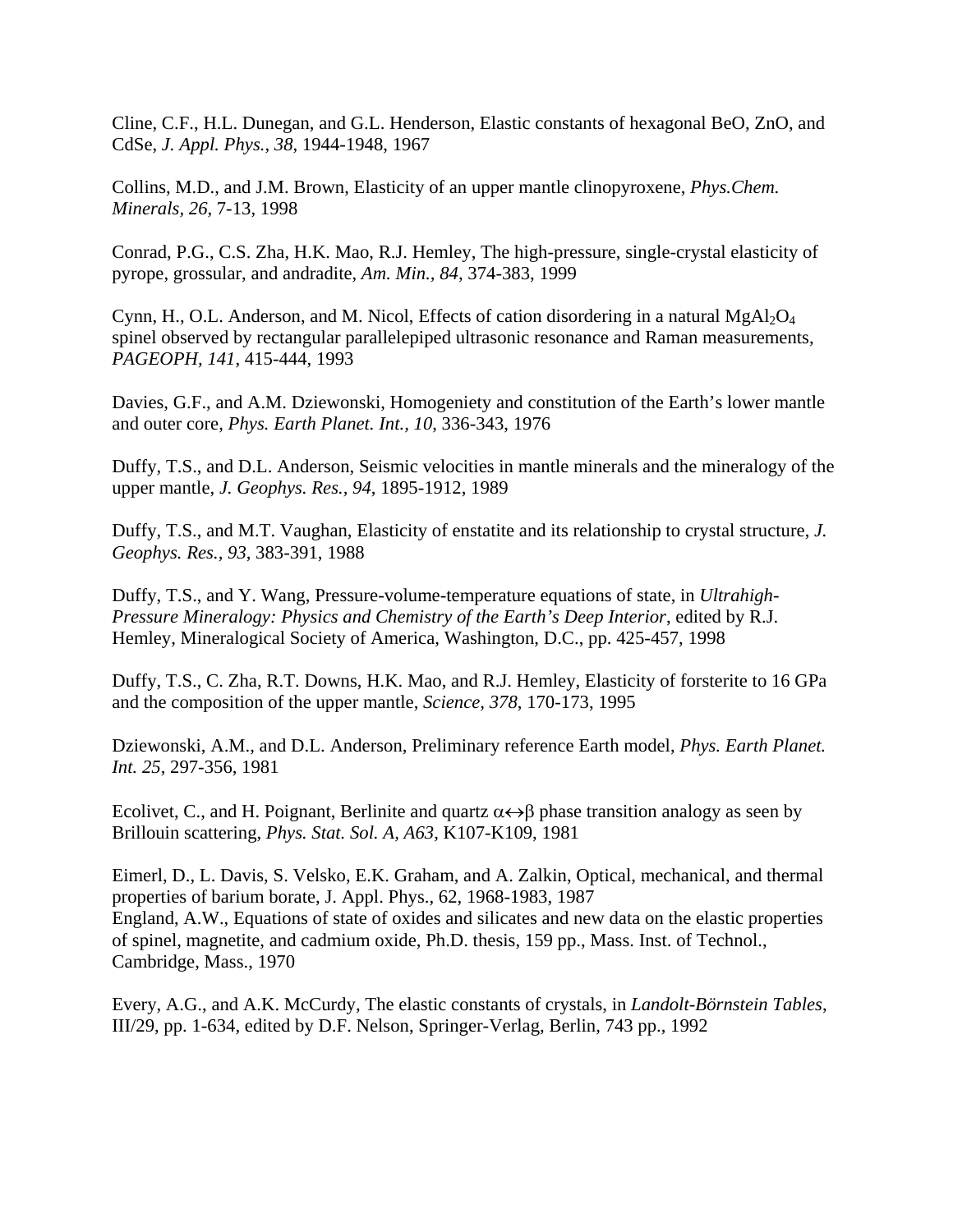Fei, Y., Solid solutions and elemental partitioning at high pressures and temperatures, in *Ultrahigh-Pressure Mineralogy: Physics and Chemistry of the Earth's Deep Interior*, edited by R.J. Hemley, Mineralogical Society of America, Washington, D.C., pp. 343-367, 1998

Fei, Y., H.K. Mao, J. Shu, G. Parthasarathy, W.A. Bassett, and J. Ko, Simultaneous high-*P*, high-*T* X-ray diffraction study of  $\beta$ -(Mg,Fe)<sub>2</sub>SiO<sub>4</sub> to 26 GPa and 900 K, *J. Geophys. Res., 97*, 4489-4495, 1992

Fei, Y., Mao, H.K., In situ determination of of the NiAs phase of FeO at high pressure and high temperature, *Science, 266*, 1668-1680, 1994

Fischer, G.J., Z. Wang, and S. Karato, Elasticity of CaTiO<sub>3</sub>, SrTiO<sub>3</sub> and BaTiO<sub>3</sub> perovskites up to 3.0 GPa: The effect of crystallographic structure, *Phys. Chem. Minerals, 20*, 97-103, 1993

Flesch, L.M., B. Li, and R.C. Liebermann, Sound velocities of polycrystalline MgSiO3 orthopyroxene to 10 GPa at room temperature, *Am. Min., 83*, 444-450, 1998

Fontanella, J.J. & D.E. Schuele, Low temperature Gruneisen parameter of RbI from elasticity data, *J. Phys. Chem. Solids, 31*, 647-654, 1970

Frisillo, A.L. and G.R. Barsch, Measurement of single-crystal elastic constants of bronzite as a function of pressure and temperature, *J. Geophys. Res., 77*, 6360-6383, 1972

Fritz, I.J., Pressure and temperature dependences of the elastic properties rutile TiO<sub>2</sub>, *J. Phys. Chem. Solids, 35*, 817-826, 1974

Fritz, I.J., Elastic properties of UO<sub>2</sub> at high pressure, *J. Appl. Phys., 47, 4353-4358, 1976* 

Fritzel, T.L.B., and J.D. Bass, Sound velocities of clinohumite and implications for water in the upper mantle, *Geophys. Res. Lett., 24*, 1023-1026, 1997

Gaherty, J.B., M. Kato, and T.H. Jordan, Seismological structure of the upper mantle: A regional comparison of seismic layering, *Phys. Earth Planet. Int., 110*, 21-41, 1999

Geiske, J.H., and G.R. Barsch, Pressure dependence of the elastic constants of single crystalline aluminum oxide, *Phys. Stat. Sol., 29*, 121-131, 1968

Gasparik, T., Phase relations in the transition zone, *J. Geophys. Res., 95*, 15751-15769, 1990

Ghafelehbashi, M., D.P. Dandekar, and A.L. Ruoff, Pressure and temperature dependence of the elastic constants of RBCl, RbBr, and RBI, *J. Appl. Phys., 41*, 652-666, 1970

Ghafelehbashi, M., and K. M. Koliwad, Pressure dependence of the elastic constants of NaCl at low temperatures, *J. Appl. Phys., 41*, 4010-4014, 1970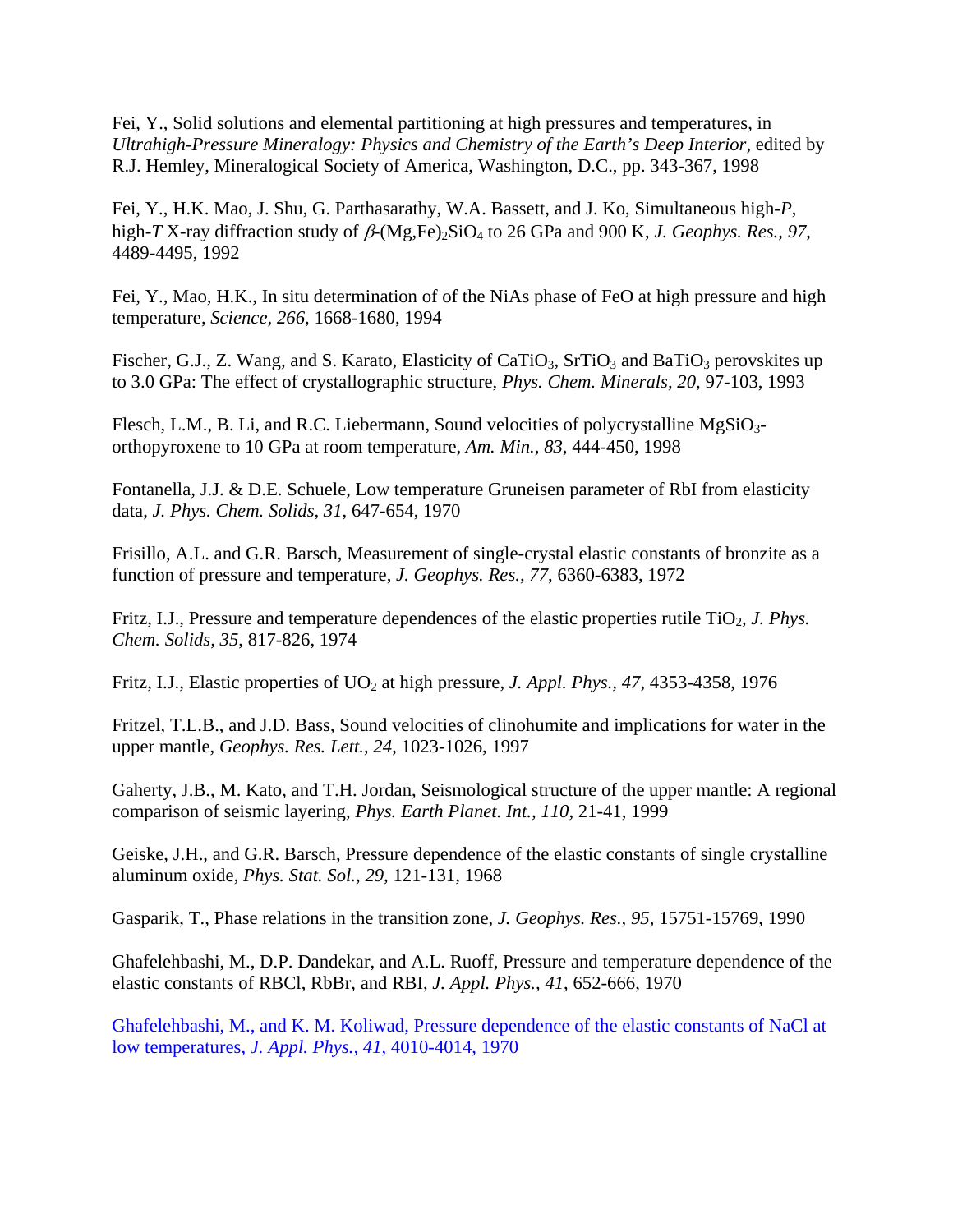Graham, E.K., and G.R. Barsch, Elastic constants of single-crystal forsterite as a function of temperature and pressure, *J. Geophys. Res., 74*, 5949-5960, 1969

Graham, E.K., J.A. Schwab, S.M. Sopkin, and H. Takei, The pressure and temperature dependence of the elastic properties of single-crystal fayalite Fe<sub>2</sub>SiO<sub>4</sub>, *Phys. Chem. Minerals, 16*, 186-198, 1988

Grand, S.P., and D.V. Helmberger, Upper mantle shear structure of North America, *Geophys. J. R. Astro. Soc., 76*, 399-438, 1984

Grimsditch, M.H., and A.K. Ramdas, Elastic and elasto-optic constants of rutile from a Brillouin scattering study, *Phys. Rev. B, 14*, 1670-1682, 1976

Gwanmesia, G.D., and R.C. Liebermann, Polycrystals of high-pressure phases of mantle minerals: Hot-pressing and characterization of physical properties, in *High Pressure Research: Application to Earth and Planetary Sciences*, vol. 3, edited by Y. Syono and M.H. Manghnani, pp. 117-135, American Geophysical Union, Washington DC, 1992

Gwanmesia, G.D., G. Chen, and R.C. Liebermann, Sound velocities in  $MgSiO<sub>3</sub>$ -garnet to 8 GPa, *Geophys. Res. Lett., 25*, 4553-4556, 1998

Gwanmesia, G.D., R.C. Liebermann, and F. Guyot, Hot-pressing and characterization of polycrystals of β-Mg<sub>2</sub>SiO<sub>4</sub> for acoustic velocity measurements, *Geophys. Res. Lett., 17*, 1331-1334, 1990a

Gwanmesia, G.D., S.M. Rigden, I. Jackson, and R.C. Liebermann, Pressure dependence of elastic wave velocity for  $\beta$ -Mg<sub>2</sub>SiO<sub>4</sub> and the composition of Earth's mantle, *Science*, 250, 794-797, 1990b

Halleck, P.M., The compression and compressibility of grossularite garnet: A comparison of Xray and ultrasonic methods, Ph.D. thesis, Univ. Chicago, Chicago, Ill., 1973

Hashin, Z., and S. Shtrikman, On some variational principles in anisotropic and nonhomogeneous elasticity, *J. Mech. Phys. Solids, 10*, 335-342, 1962a

Hashin, Z., and S. Shtrikman, A variational approach to the theory of the elastic behavior of polycrystals, *J. Mech. Phys. Solids, 10*, 343-352, 1962b

Hearmon, R.F.S., The elastic constants of crystals and other anisotropic materials, in *Landolt-Börnstein Tables*, III/11, pp. 1-244, edited by K.H. Hellwege and A.M. Hellwege, Springer-Verlag, Berlin, 854 pp., 1979

Hearmon, R.F.S., The elastic constants of crystals and other anisotropic materials, in *Landolt-Börnstein Tables*, III/18, pp. 1-154, edited by K.H. Hellwege and A.M. Hellwege, Springer-Verlag, Berlin, 559 pp., 1984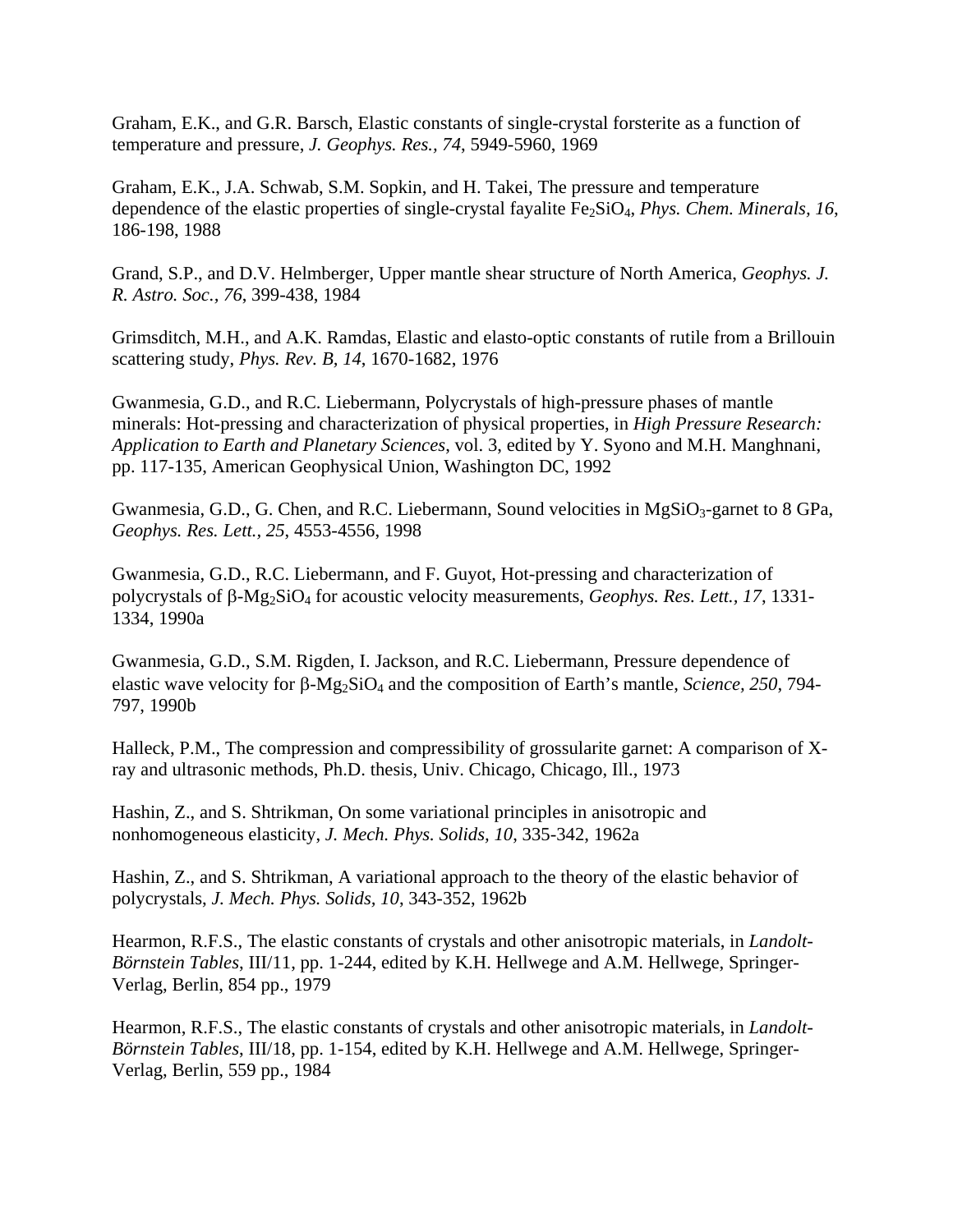Hill, R., The elastic behavior of a crystalline aggregate, *Proc. Phys. Soc. London, Sect. A, 65*, 349-354, 1952

Irifune, T., An experimental investigation of pyroxene-garnet transformation in a pyrolite composition and its bearing on the composition of the mantle, *Phys. Earth Planet. Int., 45*, 324- 336, 1987

Irifune, T., Phase transformations in Earth's mantle and subducting slabs; implications for their compositions, seismic velocity and density stru ctures and dynamics, *Island Arc, 2*, 55-71, 1993

Isaak, D.G., High-temperature elasticity of iron-bearing olivines, *J. Geophys. Res., 97*, 1871- 1885, 1992

Isaak, D.G., The mixed *P,T* derivatives of elastic moduli and implications on extrapolating throughout Earth's mantle, *Phys. Earth Planet. Int., 80*, 37-48, 1993

Isaak, D.G., and J.D. Carnes, Elasticity of Fe1-*x*O: Reconciling the single-crystal data (abstract), *EOS Trans., AGU 75*, 612, 1994

Isaak, D.G., and E.K. Graham, The elastic properties of an almandine-spessartine garnet and elasticity in the garnet solid solution series, *J. Geophys. Res., 81*, 2483-2489, 1976

Isaak, D.G., O.L. Anderson, and T. Goto, Measured elastic moduli of single-crystal MgO up to 1800 K, *Phys. Chem. Minerals, 16*, 704-713, 1989a

Isaak, D.G., O.L. Anderson, T. Goto, and I. Suzuki, Elasticity of single-crystal forsterite measured to 1700 K, *J. Geophys. Res., 94*, 5895-5906, 1989b

Isaak, D.G., O.L. Anderson, and H. Oda, High-temperature thermal expansion and elasticity of calcium-rich garnets, *Phys. Chem. Minerals, 19*, 106-120, 1992

Isaak, D.G., J.D. Carnes, O.L. Anderson, H. Cynn, and E. Hake, Elasticity of TiO<sub>2</sub> rutile to 1800 K, *Phys. Chem. Minerals, 26*, 31-43, 1998

Isaak, D.G., E.K. Graham, J.D. Bass, and H. Wong, The elastic properties of single-crystal fayalite as determined by dynamical measurement techniques, *PAGEOPH, 141*, 393-414, 1993

Ita, J., and L. Stixrude, Petrology, elasticity, and composition of the mantle transition zone, *J. Geophys. Res., 97*, 6849-6866, 1992

Ito, E., and T. Katsura, A temperature profile of the mantle transition zone, *Geophys. Res. Lett., 16*, 425-428, 1989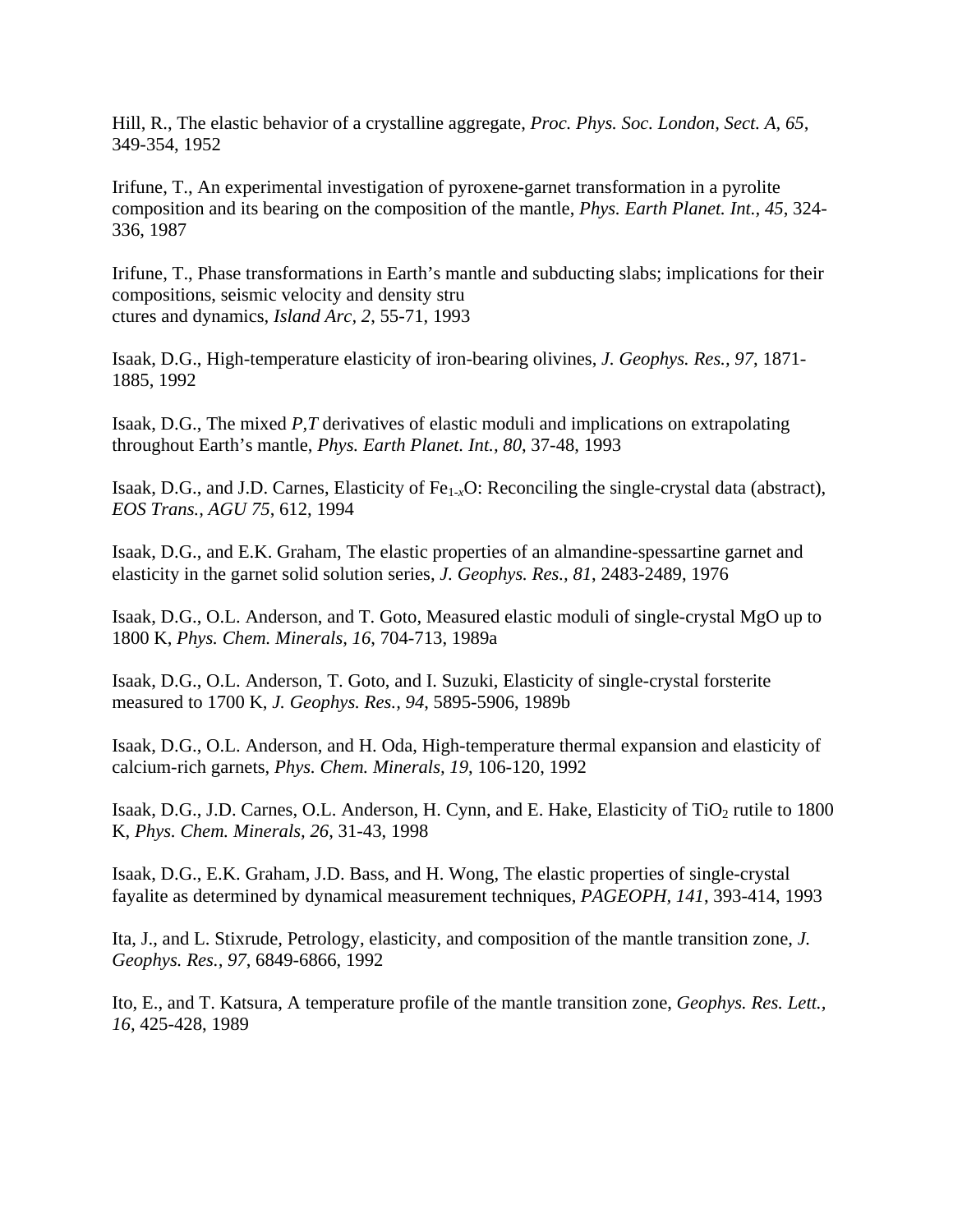Ito, E., and E. Takahashi, Ultrahigh-pressure phase transformations and the constitution of the deep mantle, in *High Pressure Research in Mineral Physics*, edited by M.H. Manghnani and Y. Syono, pp. 221-229, American Geophysical Union, Washington, D.C., 1987

Ito, E., The absence of oxide mixture in high-pressure phases of Mg-silicates, *Geophys. Res. Lett., 4*, 72-74, 1977

Jackson, I., Elasticity, composition, and temperature of the Earth's lower mantle: A reappraisal, *Geophys. J. Intl., 134*, 291-311, 1998

Jackson, I., S.K. Khanna, A. Revcolevschi, and J. Berthon, Elasticity, shear-mode softening and high-pressure polymorphism of wüstite (Fe<sub>1-x</sub>O), *J. Geophys. Res., 95*, 21671-21685, 1990

Jackson, I., and S.M. Rigden, Analysis of *P*-*V*-*T* data: constraints on the thermoelastic properties of high-pressure minerals, *Phys. Earth Planet. Int., 96*, 85-112, 1996

Jackson, I., and S.M. Rigden, Composition and temperature of the Earth's mantle: Seismological models interpreted through experimental studies of earth materials, in *The Earth's Mantle: Composition, Structure, and Evolution*, edited by I. Jackson, Cambridge University Press, Cambridge, U.K., pp. 405-460, 1998

Jackson, I., and H. Niesler, The elasticity of periclase to 3 Gpa and some geophysical implications, in *High-Pressure Research in Geophysics: Advances in Earth and Planetary Sciences, 12*, edited by S. Akimoto and M.H. Manghnani, pp. 93-113, Center for Academic Publications, Tokyo, 1982

Jackson, J.M., S.V. Sinogeikin, and J.D. Bass, Elasticity of MgSiO<sub>3</sub> orthoenstatite, *Am. Min.*, 84, 677-680, 1999

Jackson, J.M., S. Sinogeikin, and J.D. Bass, Sound velocities and elastic properties of  $\gamma Mg_2SiO_4$ to 873 K by Brillouin spectroscopy, *Am. Min., 85*, 296-303, 2000

Jantz, W., J.R. Sandercock, and W. Wettling, Determination of magnetic and elastic properties of FeBO3 by light scattering, *J. Phys. C: Solid State Phys., 9*, 2229-2240, 1976

Jeanloz, R., and Q. Williams, The core-mantle region, in *Ultrahigh-Pressure Mineralogy: Physics and Chemistry of the Earth's Deep Interior*, edited by R.J. Hemley, Mineralogical Society of America, Washington, D.C., pp. 241-259, 1998

Kaga, H., Third-order elastic constants of calcite, *Phys. Rev., 172*, 900-919, 1968

Kalinichev, A.G., J.D. Bass, B.N. Sun, and D.A. Payne, Elastic properties of tetragonal PbTiO<sub>3</sub> single crystals by Brillouin scattering, *J. Mater. Res., 12*, 2623-2627

Kandelin, J., and D.J. Weidner, Elastic properties of hedenbergite, *J. Geophys. Res., 93*, 1063- 1072, 1988a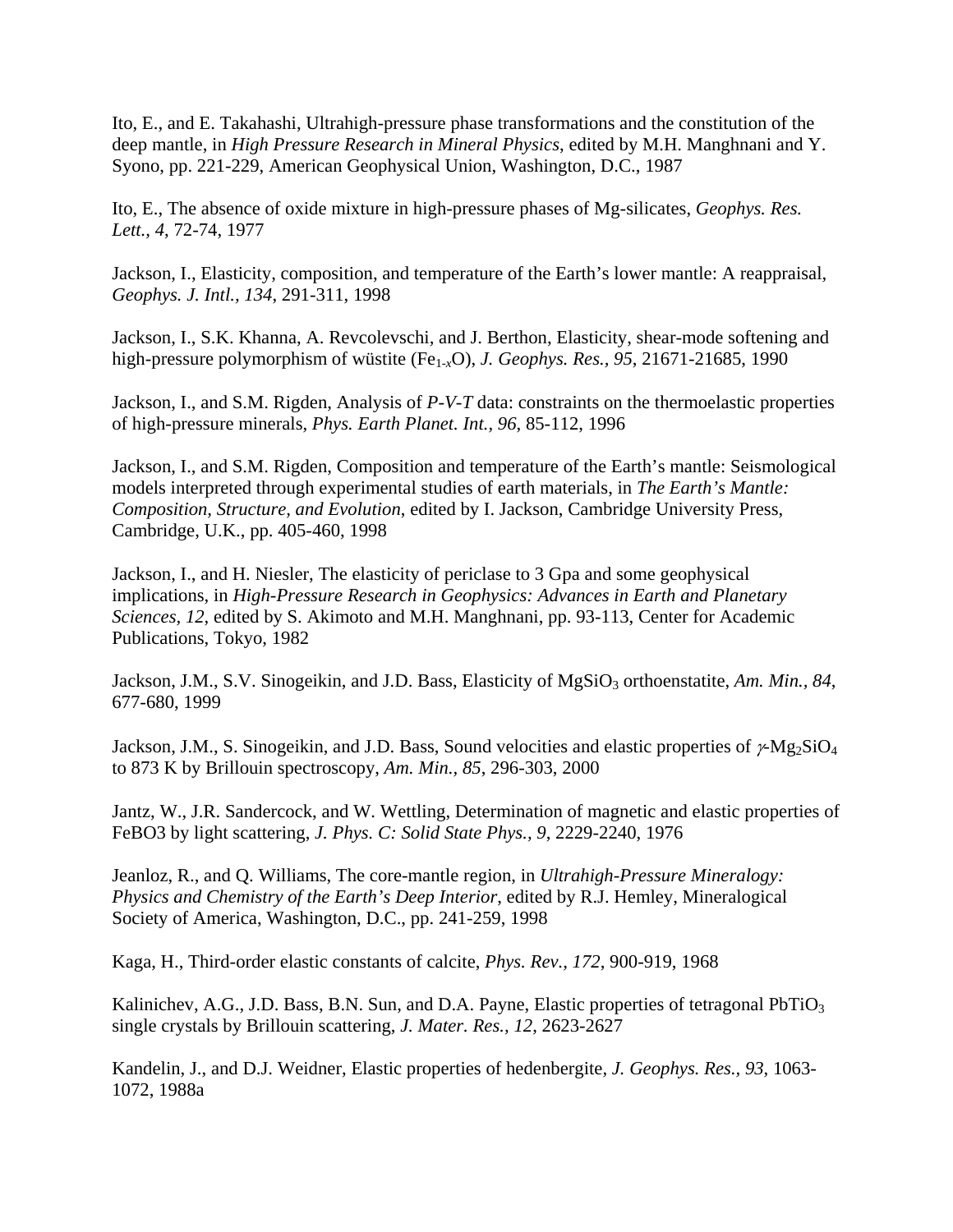Kandelin, J., and D.J. Weidner, The single-crystal elastic properties of jadeite, *Phys. Earth Planet. Int., 50*, 251-260, 1988b

Kavner, A., S.V. Sinogeikin, R. Jeanloz, and J.D. Bass, Equation of state and strength of natural majorite, *J. Geophys. Res., 105*, 5963-5971, 2000

Kato, M., and T.H. Jordan, Seismic structure of the upper mantle beneath the western Philippine Sea, *Phys. Earth Planet. Int., 110*, 263-283, 1999

Katsura, T., and E. Ito, The system Mg2SiO4-Fe2SiO4 at high pressure and temperatures: Precise determinations of stabilities of olivine, modified spinel and spinel, *J. Geophys. Res., 94*, 15663-15670, 1989

Knittle, E., Static compression measurements of equations of state, in *Mineral Physics and Crystallography: A Handbook of Physical Constants*, edited by T.J. Ahrens, American Geophysical Union, Washington, D.C., pp. 98-142, 1995

Kobiakov, I.B., Elastic, piezoelectric and dielectric properties of ZnO and CsS single crystals in a wide range of temperatures, *Solid State Commun., 35*, 305-310, 1980

Kumazawa, M., The elastic constant of polycrystalline rocks and nonelastic behavior inherent to them, *J. Geophys. Res., 74*, 5311-5320, 1969

Kumazawa, M., The elastic constant of single-crystal orthopyroxene, *J. Geophys. Res., 74*, 5973- 5980, 1969

Kumazawa, M., and O.L. Anderson, Elastic moduli, pressure derivatives and temperature derivatives of single-crystal olivine and single-crystal forsterite, *J. Geophys. Res., 74*, 5961- 5972, 1969

Kung, J., and S. Rigden, Oxide perovskites: pressure derivatives of the bulk and shear moduli, *Phys. Chem. Minerals, 26*, 234-241, 1999

Kung, J., S. Rigden, and G. Gwanmesia, Elasticity of ScAlO<sub>3</sub> at high pressure, *Phys. Earth Planet. Int., 118*, 65-75, 2000

LeFevre, L.V., and D.V. Helmberger, Upper mantle *P* velocity structure of the Canadian shield, *J. Geophys. Res., 94*, 17749-17765, 1989

Leitner, B.J., D.J. Weidner, and R.C. Liebermann, Elasticity of single crystal pyrope and implications for garnet solid solution series, *Phys. Earth Planet. Int., 22*, 111-121, 1980

Levien, L., D.J. Weidner, and C.T. Prewitt, Elasticity of diopside, *Phys. Chem. Minerals, 4*, 105- 113, 1979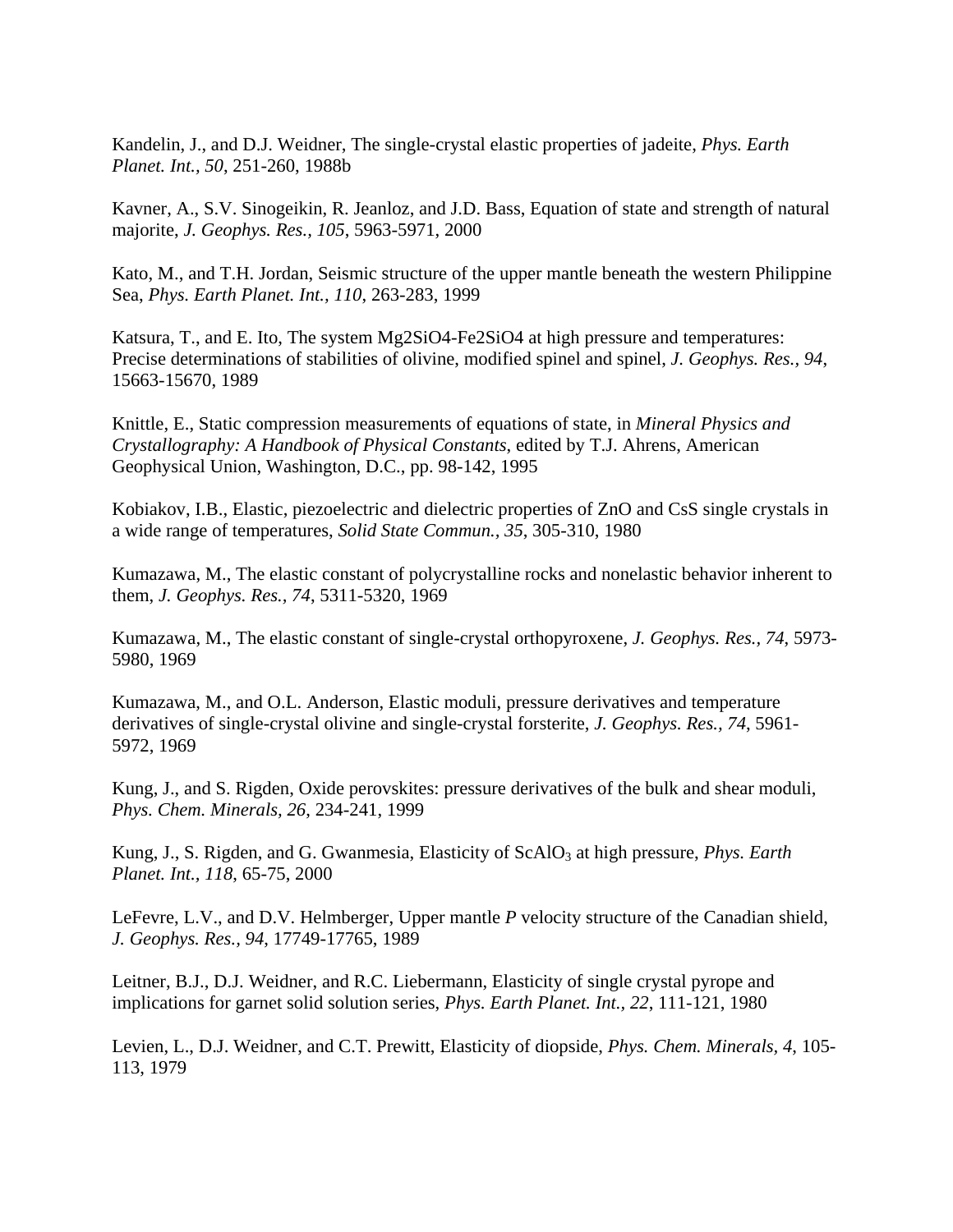Lewis, M.F., Elastic constants of magnesium aluminate spinel, *J. Acoust. Soc. Am., 40*, 728-729, 1966

Li, B., G.D. Gwanmesia, and R.C. Liebermann, Sound velocities of olivine and beta polymorphs of Mg2SiO4 at Earth's transition zone pressures, *Geophys. Res. Lett., 23*, 2259-2262, 1996a

Li, B., S.M. Rigden, and R.C. Liebermann, Elasticity of stishovite at high pressure, *Phys. Earth Planet. Int., 96*, 113-117, 1996b

Li, B., R.C. Liebermann, and D.J. Weidner, Elastic moduli of wadsleyite  $(\beta-Mg_2SiO_4)$  to 7 Gigapascals and 873 Kelvin, *Science, 281*, 675-677, 1998a

Li, B., C. Chen, G.D. Gwanmesia, and R.C. Liebermann, Sound velocity measurements at mantle transition zone conditions of pressure and temperature using ultrasonic interferometry in multianvil apparatus, in *Properties of Earth and Planetary Materials at High Pressure and Temperature*, edited by M.H. Manghnani and T. Yagi, pp. 41-61, American Geophysical Union, Washington DC, 1998b

Li. Z., S.-K. Chan, and S. Ghose, Elastic properties of the incommensurate phase of akermite, Ca2MgSi2O7, *Phys. Chem. Minerals, 17*, 462-466, 1990

Li, Z., M.H. Grimsditch, X. Xu, and S-K. Chan, The elastic piezoelectric and dielectric constants of tetragonal PbTiO3 single crystals, *Ferroelectrics, 141*, 313-325, 1993

Liebermann, R.C., and B. Li, Elasticity at high pressures and temperatures, in *Ultrahigh-Pressure Mineralogy: Physics and Chemistry of the Earth's Deep Interior*, edited by R.J. Hemley, Mineralogical Society of America, Washington, D.C., pp. 459-492, 1998

Liebermann, R.C., and E. Schreiber, Elastic constants of polycrystalline hematite as a function of pressure up to 3 kilobars, *J. Geophys. Res., 73*, 6585-6590, 1968

Liu, J., G. Chen, G.D. Gwanmesia, and R.C. Liebermann, Elastic wave velocities of pyropemajorite garnets (py<sub>62</sub>mj<sub>38</sub> and py<sub>50</sub>mj<sub>50</sub>) to 9 GPa, *Phys. Earth Planet. Int.*, 2000 (in press)

Liu, L., The post-spinel phases of forsterite, *Nature, 262*, 770-772, 1976

Liu, X., and R.C. Liebermann, X-ray powder diffraction study of  $CaTiO<sub>3</sub>$  perovskite at high temperature, *Phys. Chem. Minerals, 20*, 171-175, 1993

Manghnani, M.H., Elastic constants of single-crystal rutile under pressures to 7.5 kilobars, *J. Geophys. Res., 74*, 4317-4328, 1969

Manghnani, M.H., E.S. Fisher, and WS. Brower, Temperature dependence of the elastic constants of single-crystal rutile between 4 and 583 K, *J. Phys. Chem. Solids, 33*, 2149-2159, 1972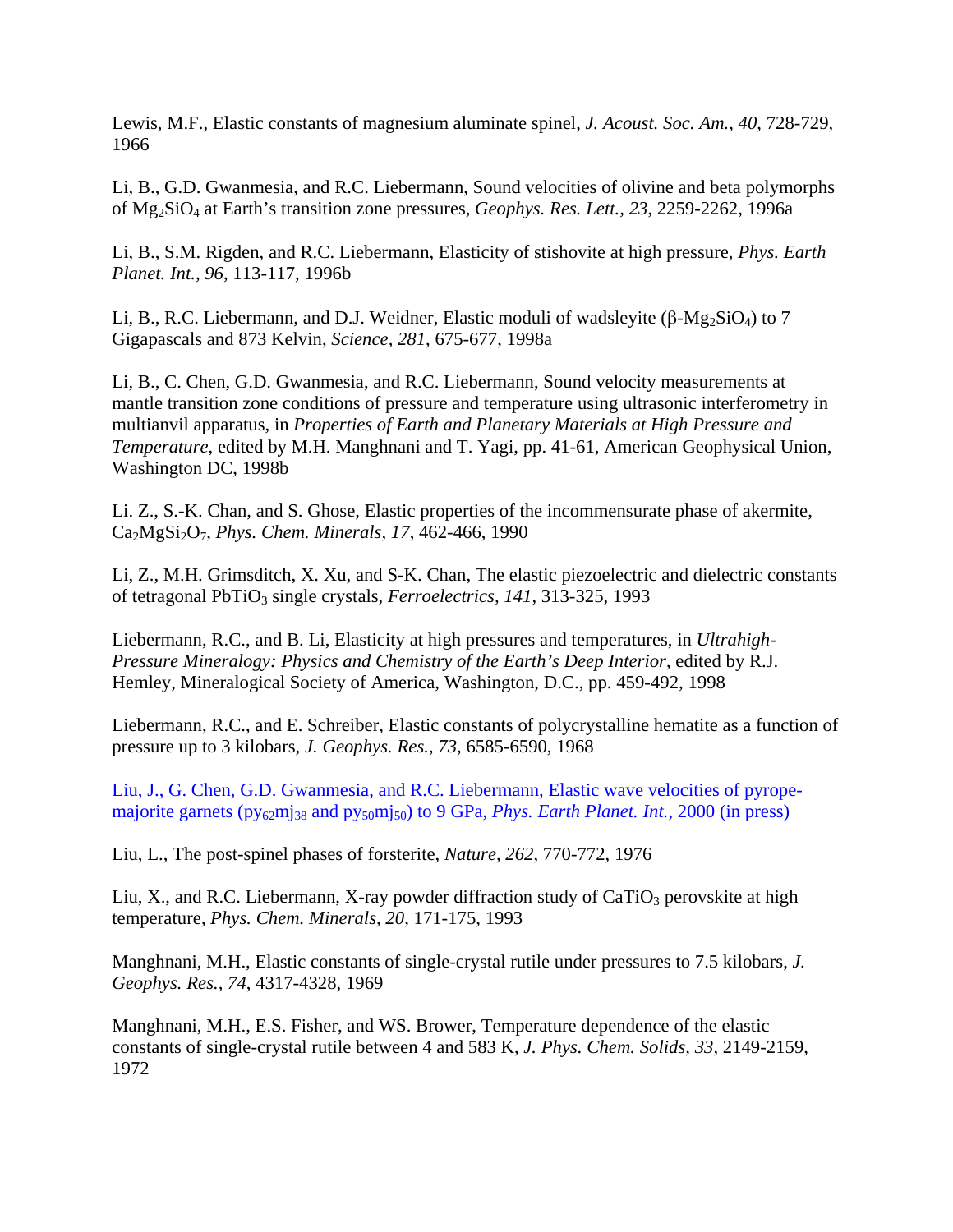Mao, H.K., and R.J. Hemley, New windows on the Earths's deep interior, in *Ultrahigh-Pressure Mineralogy: Physics and Chemistry of the Earth's Deep Interior*, edited by R.J. Hemley, Mineralogical Society of America, Washington, D.C., pp. 1-32, 1998

Mao, H.K., G. Shen, and R.J. Hemley, Multivariable dependence of Fe/Mg partitioning in the Earth's lower mantle, *Science, 278*, 2098-2100, 1997

McCammon, C., Effect of pressure on the composition of the lower mantle end member Fe*x*O, *Science, 259*, 66-68, 1993

McClean, K.O., and C.S Smith, Ultrasonic parameters in the Born model of the lithium halides, *J. Phys. Chem. Solids, 33*, 279-283, 1872

McSkimin, H.J., P. Andreatch, and R.N. Thurston, Elastic moduli of quartz versus hydrostatic pressure at 25<sup>°</sup> and -195.8<sup>°</sup>C, *J. Appl. Phys., 36*, 1624-1632, 1965

Mechie, J., A.V. Egorkin, K. Fuchs, T. Ryberg, L. Solodilov, and F. Wenzel, P-wave mantle velocity structure beneath northern Eurasia from long-range recordings along the profile Quartz, *Phys. Earth Planet Int., 79*, 269-286, 1993

Meister, R., and L. Peselnick, Variational method of determining effective moduli of polycrystals with tetragonal symmetry, *J. Appl. Phys., 37*, 4121-4125, 1966

Meng, Y., D.J. Weidner, G.D. Gwanmesia, R.C. Liebermann, M.T. Vaughan, Y. Wang, K. Leinenweber, R.E. Pacalo, A. Yeganeh-Haeri, and Y. Zhao, In situ high *P*-*T* X ray diffraction studies of three polymorphs  $(a, \beta, \gamma)$  of Mg<sub>2</sub>SiO<sub>4</sub>, *J. Geophys. Res.*, 98, 22199-22207, 1993

Ming, L.-C., and W.A. Bassett, The postspinel phases in the Mg<sub>2</sub>SiO<sub>4</sub>-Fe<sub>2</sub>SiO<sub>4</sub> system, *Science*, *187*, 66-68, 1975

Nolet, G., S.P. Grand, and B.L.N. Kennett, Seismic heterogeneity in the upper mantle, *J. Geophys. Res., 99*, 23753-23766, 1994

Nye, J.F., *Physical Properties of Crystals*, pp. 322, Oxford University Press, London, 1957

Oda, H., O.L. Anderson, D.G. Isaak, and I. Suzuki, Measurement of elastic properties of singlecrystal CaO up to 1200 K, *Phys. Chem. Minerals, 19*, 96-105, 1992

Ohno, I., Free vibration of a rectangular parallelepiped crystal and its application to determination of elastic constants of orthorhombic crystals, *J. Phys. Earth, 24*, 355-379, 1976

Ohno. I., Rectangular parallelepiped resonance method for piezoelectric crystals and elastic constants of alpha-quartz, *Phys. Chem. Minerals, 17*, 371-378, 1990

Ohno, I., Temperature variation of elastic properties of  $\alpha$ -quartz up to the  $\alpha$ - $\beta$  transition, *J. Phys. Earth, 43*, 157-169, 1995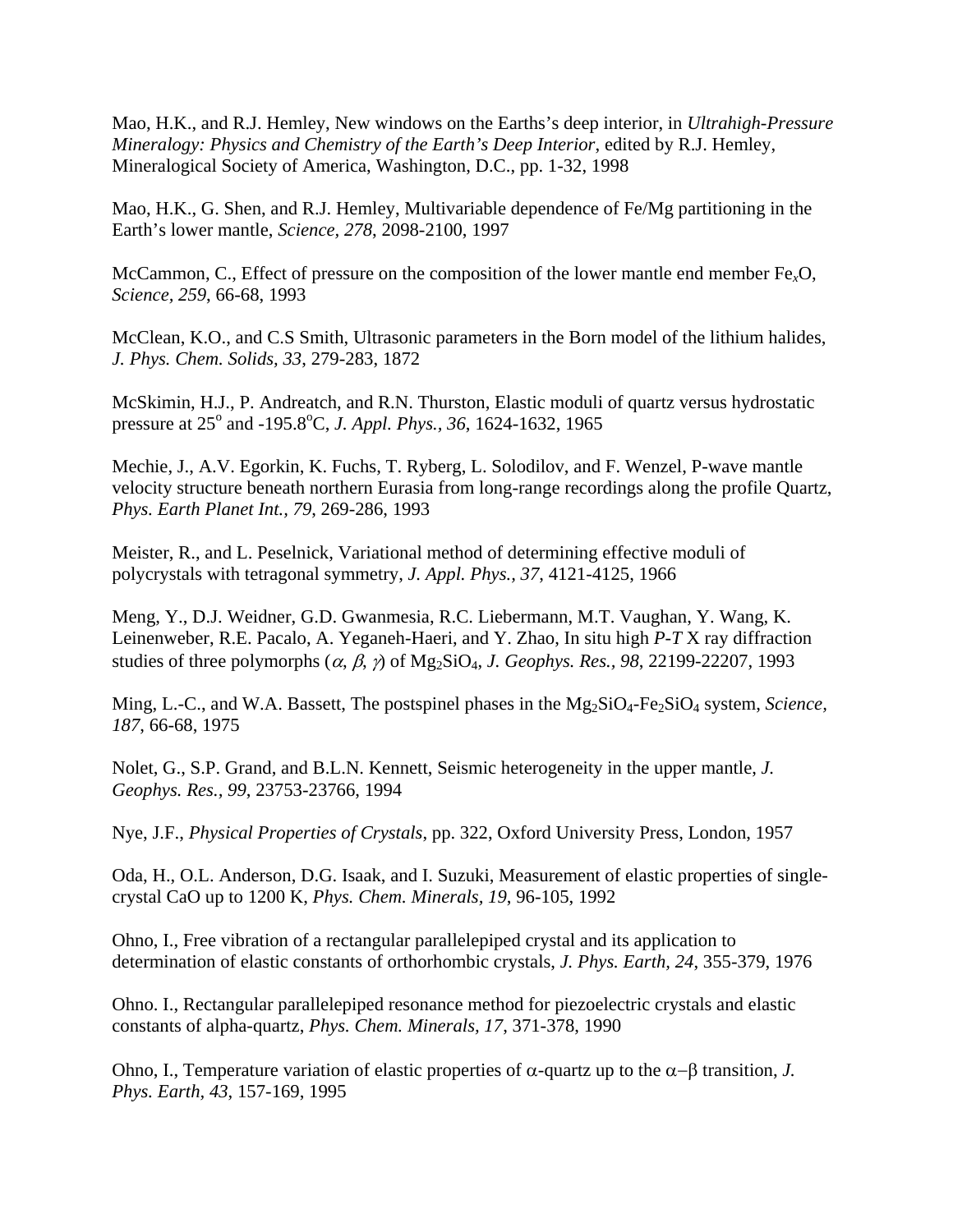O'Neill, B., J.D. Bass, and G.R. Rossman, Elastic properties of hydrogrossular garnet and implications for water in the upper mantle, *J. Geophys. Res., 98*, 20031-20037, 1993

O'Neill, B., J.D. Bass, G.R. Rossman, C.A. Geiger, and K. Langer, Elastic properties of pyrope, *Phys. Chem. Minerals, 17*, 617-621, 1991

O'Neill, B., J.D. Bass, J.R. Smyth, and M.T. Vaughan, Elasticity of a grossular-pyropealmandine garnet, *J. Geophys. Res., 94*, 17819-17824, 1989

Özkan, H., Elastic constants of tourmaline, *J. Appl. Phys., 50*, 6006-6008, 1979

Özkan, H., and J.C. Jamieson, Pressure dependence of the elastic constants of nonmetamict zircon, *Phys. Chem. Minerals, 2*, 215-224, 1978

Pacalo, R.E., and E.K. Graham, Pressure and temperature dependence of the elastic properties of synthetic MnO, *Phys. Chem. Minerals, 18*, 69-80, 1991

Pacalo, R.E.G., and D.J. Weidner, Elasticity of majorite, MgSiO<sub>3</sub>, tetragonal garnet, *Phys. Earth Planet Int., 99*, 145-154, 1997

Pacalo, R.E.G., and D.J. Weidner, Elasticity of superhydrous B, *Phys. Chem. Minerals, 23*, 520- 525, 1996

Pacalo, R.E.G., D.J. Weidner, and T. Gasparik, Elastic properties of sodium-rich majorite garnet, *Geophys. Res. Lett., 19*, 1895-1898, 1992

Padaki, V.C., S.T. Lakshmikumar, and E.S.R. Gopal, Elastic constants of galena down to liquid helium temperatures, *Pramana, 17*, 431-437, 1981

Peresada, G.I., E.G. Ponyatovskii, and Z.D. Sokolovskaya, Pressure dependence of the elastic constants of PbS, *Phys. Stat. Sol., A35*, K177-K180, 1976

Peselnick, L., and R. Meister, Variational method of determining effective moduli of polycrystals: (A) hexagonal symmetry, (B) trigonal symmetry, *J. Appl. Phys., 36*, 2879-2884, 1965

Peercy, P.S., I.J. Fritz, and G.A. Samara, Temperature and pressure dependences of the properties and phase transition in paratellurite (TeO<sub>2</sub>): Ultrasonic, dielectric and Raman and Brillouin scattering results, *J. Phys. Chem. Solids, 36*, 1105-1122, 1975

Peercy, M.S., and J.D. Bass, Elasticity of monticellite, *Phys. Chem. Minerals, 17*, 431-437, 1990

Reichmann, H.J., S.D. Jacobsen, S.J. Mackwell, and C.A. McCammon, Sound wave velocities and elastic constants for magnesiowüstite using gigahertz interferometry, *Geophys. Res. Lett., 27*, 799-802, 2000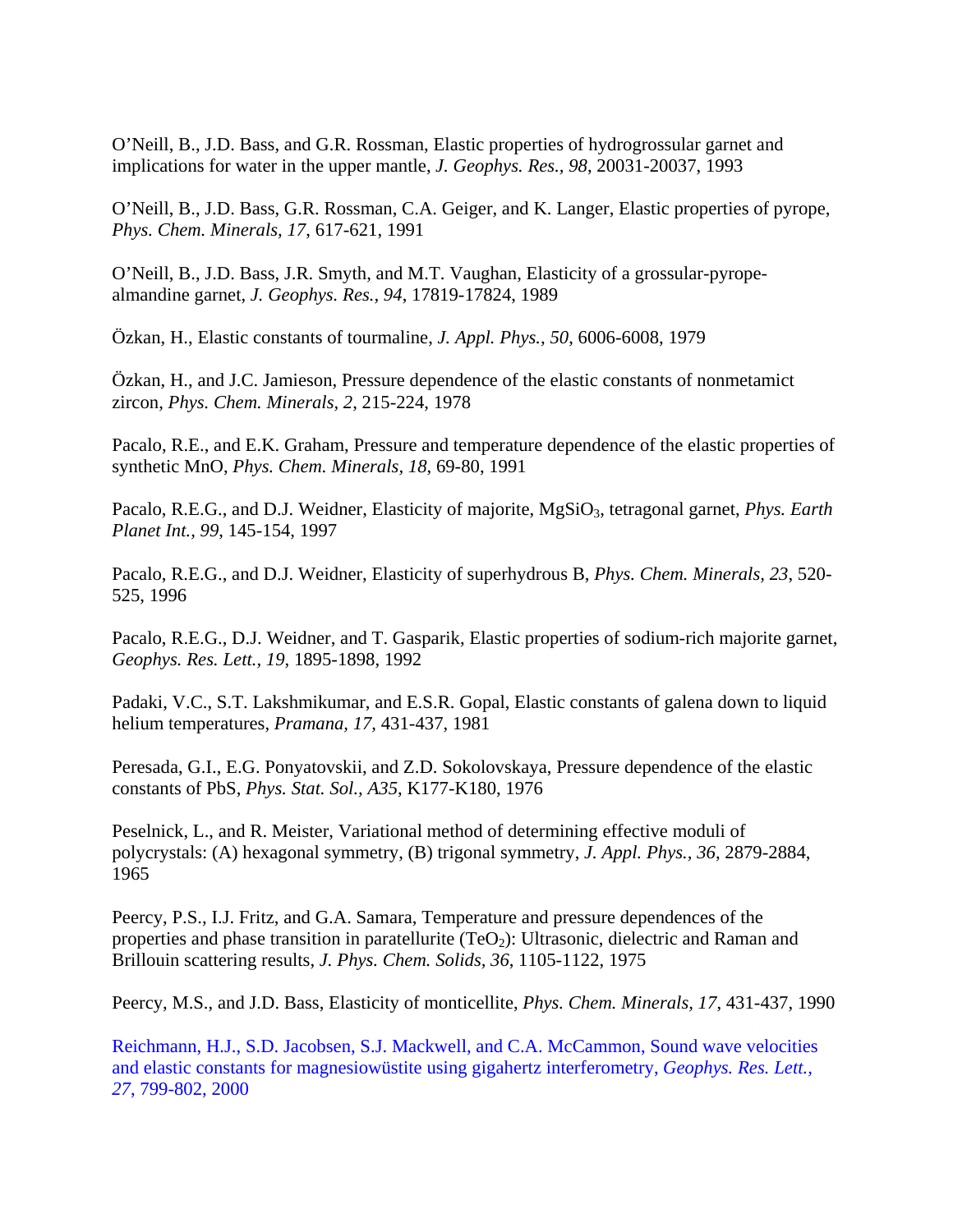Rigden, S.M., and I. Jackson, Elasticity of germanate and silicate spinels at high pressure, *J. Geophys. Res., 96*, 9999-10006, 1991

Rigden, S.M., G.D. Gwanmesia, and R.C. Lieberman, Elastic wave velocities of a pyropemajorite garnet to 3 GPa, *Phys. Earth Planet. Int., 86*, 35-44, 1994

Rigden, S.M., G.D. Gwanmesia, I. Jackson, R.C. Liebermann, Progress in high-pressure ultrasonic interferometry, the pressure dependence of elasticity of  $Mg_2SiO_4$  polymorphs and constraints on the composition of the transition zone of the Earth's mantle, in *High Pressure Research: Applications to Earth and Planetary Sciences*, vol. 3, edited by Y. Syono and M.H. Manghnani, pp. 167-182, American Geophysical Union, Washington DC, 1992

Rimai, D.S., R.J. Sladek, and D.N. Nichols, Pressure dependences of the elastic constants of single-crystal Ti2O3 at 296 K, *Phys. Rev. B, 18*, 6807-6812, 1978

Rimai, D.S., R.J. Sladek, and D.N. Nichols, Erratum: Pressure dependences of the elastic constants of single-crystal Ti<sub>2</sub>O<sub>3</sub> at 296 K, *Phys. Rev. B, 20*, 820, 1979

Ringwood, A.E., The olivine-spinel transition in the Earth's mantle, *Nature, 178*, 1303-1304, 1956

Ringwood, A.E., and Major, A., Synthesis of Mg2SiO4-Fe2SiO4 spinel solid solutions, *Earth Planet. Sci. Lett., 1*, 241-245, 1966

Ringwood, A.E., and Major, A., The system  $Mg_2SiO_4$ -Fe<sub>2</sub>SiO<sub>4</sub> at high pressure and temperatures, *Phys. Earth Planet. Int., 3*, 89-108, 1970

Ringwood, A.E., *Composition and Petrology of the Earth's Mantle*, 618 pp., McGraw Hill, New York, 1975

Reuss, A., Berechnung der Fliessgrenze von Mischkristallen auf Grund der Plastizitätbedingung für Einkristalle, *Z. Angew. Math. Mech., 9*, 49-58, 1929

Sammis, C., D. Anderson, and T. Jordan, Application of isotropic finite strain theory to ultrasonic and seismological data, *J. Geophys. Res., 75*, 4478-4480, 1970

Sawamoto, H., D.J. Weidner, S. Sasaki, M. Kumazawa, Single-crystal elastic properties of the modified spinel (beta) phase of magnesium orthosilicate, *Science, 224*, 749-751, 1984

Schreiber, E., Elastic moduli of single-crystal spinel at 25<sup>o</sup>C and to 2 kbar, *J. Appl. Phys.*, 38, 2508-2511, 1967

Shearer, P.M., Seismic imaging of upper-mantle structure with new evidence for a 520-km discontinuity, *Nature, 344*, 121-126, 1990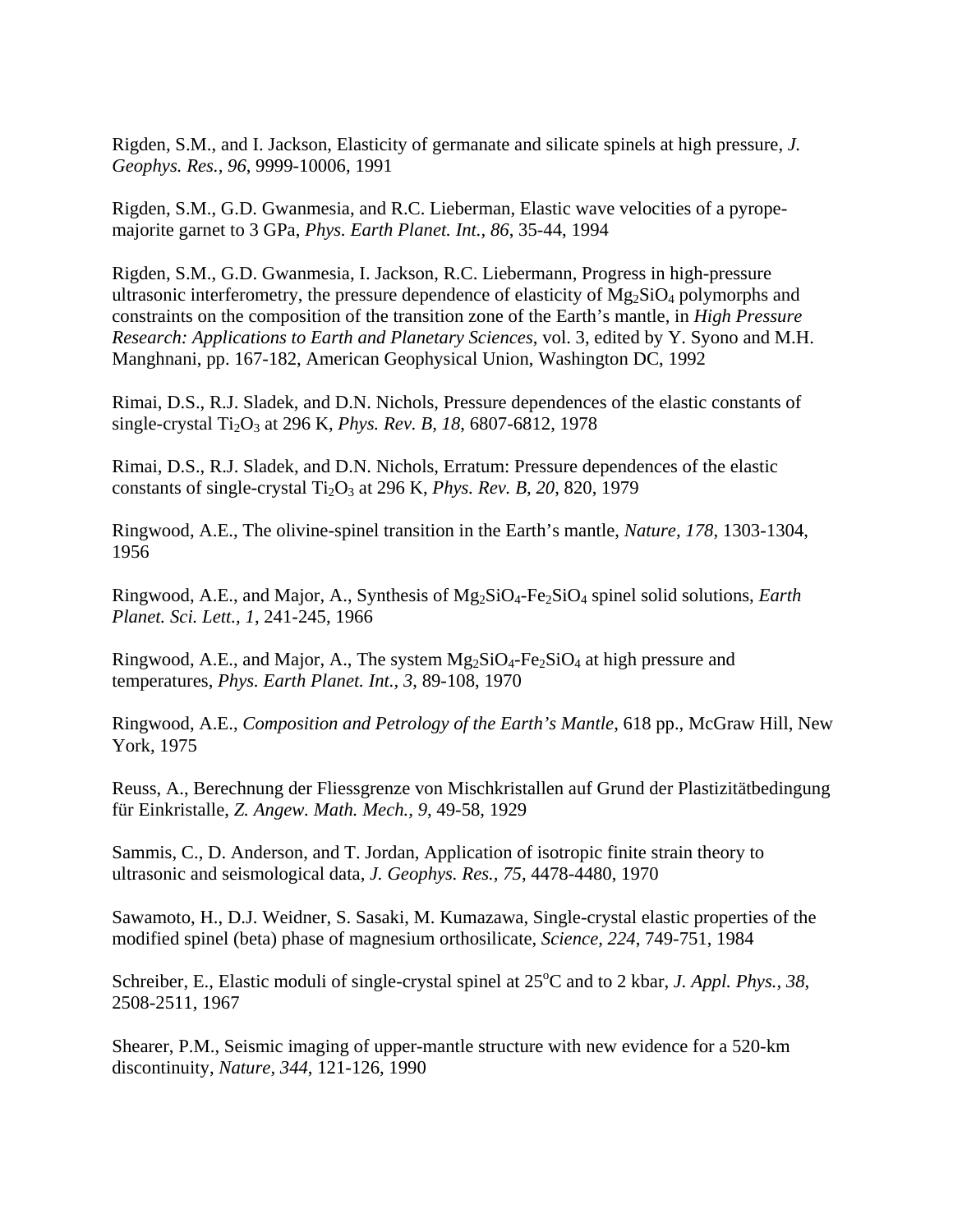Shearer, P.M., Constraints on upper mantle discontinuities from observations of long-period reflected and converted phases, *J. Geophys. Res., 96*, 18147-18182, 1991

Shearer, P.M., Transition zone velocity gradients and the 520-km discontinuity, *J. Geophys. Res., 101*, 3053-3066, 1996

Simmons, G., and F. Birch, Elastic constants of pyrite, *J. Appl. Phys., 34*, 2736-2738, 1963

Sinelnikov, Y.D., G. Chen, and R.C. Liebermann, Elasticity of  $CaTiO<sub>3</sub>-CaSiO<sub>3</sub>$  perovskites, *Phys. Chem. Minerals, 25*, 515-521, 1998a

Sinelnikov, Y.D., G. Chen, D.R. Neuville, M.T. Vaughan, and R.C. Liebermann, Ultrasonic shear wave velocities of  $MgSiO<sub>3</sub>$  perovskite at 8 GPa and 800 K and lower mantle composition, *Science, 281*, 677-679, 1998b

Sinogeikin, S.V., and J.D. Bass, Single-crystal elastic properties of chondrodite: implications for water in the upper mantle, *Phys. Chem. Minerals, 26*, 297-303, 1999

Sinogeikin, S.V., J.D. Bass, B. O'Neill, and T. Gasparik, Elasticity of tetragonal end-member majorite and solid solutions in the system  $Mg_4Si_4O_{12}$ - $Mg_3Al_2Si_3O_{12}$ , *Phys. Chem. Minerals, 24*, 115-121, 1997a

Sinogeikin, S.V., J.D. Bass, A. Kavner, and R. Jeanloz, Elasticity of natural majorite and ringwoodite from the Catherwood meteorite, *Geophys. Res. Lett., 24*, 3265-3268, 1997

Sinogeikin, S.V., T. Katsura, and J.D. Bass, Sound velocities and elastic properties of Fe-bearing wadsleyite and ringwoodite, *J. Geophys. Res., 103*, 20819-20825, 1998

Soga, N., Elastic constants of garnet under pressure and temperature, *J. Geophys. Res., 72*, 4227- 4234, 1967

Son, P.R., and R.A. Bartels, CaO and SrO single drystal elastic constants and their pressure derivatives, *J. Phys. Chem. Solids, 33*, 819-828, 1972

Spetzler, H., Equation of state of polycrystalline and single-crystal MgO to 8 kilobars and 800°K, J. Geophys. Res., 75, 2073-2087, 1970

Stacey, F.D, Theory of thermal and elastic properties of the lower mantle and core, *Phys. Earth Planet. Int., 89*, 219-245, 1995

Stacey, F.D, Thermoelasticity of a mineral composite and a reconsideration of lower mantle properties, *Phys. Earth Planet. Int., 106*, 219-236, 1998

Stacey, F.D. and D.G. Isaak, Extrapolation of lower mantle properties to zero pressure: Constraints on composition and temperature, *Am. Min., 85*, 345-353, 2000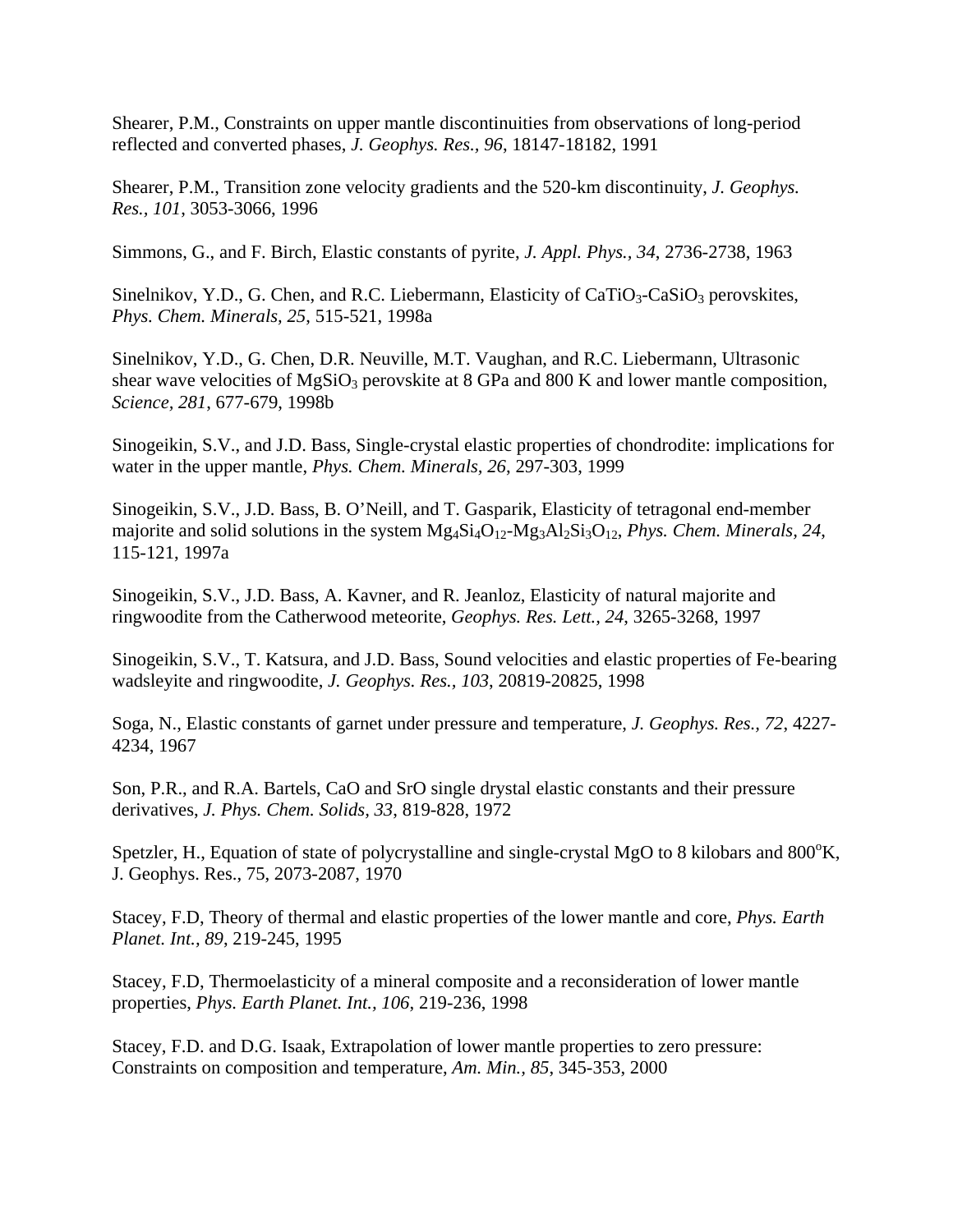Sumino, Y., The elastic constants of  $Mn_2SiO_4$ ,  $Fe_2SiO_4$  and  $Co_2SiO_4$ , and the elastic properties of olivine group minerals at high temperature, *J. Phys. Earth, 27*, 209-238, 1979

Sumino, Y., M. Kumazawa, O. Nishizawa, and W. Pluschkell, The elastic constants of single crystal Fe1*-x*O, MnO, and CoO, and the elasticity of stoichiometric magnesiowüstite, *J. Phys. Earth, 28*, 475-495, 1980

Sumino, Y., and O.L. Anderson, Elastic constants of minerals, in *CRC Handbook of Physical Properties, III*, edited by R.S. Carmichael, CRC Press Inc., Boca Raton, FL, 1984

Sumino, Y., and O. Nishizawa, Temperature variation of elastic constants of pyrope-almandine garnets, *J. Phys. Earth, 26*, 239-252, 1978

Sumino, Y., I. Ohno, T. Goto, and M. Kumazawa, Measurement of elastic constants and internal frictions on singl-crystal MgO by rectangular parallelepiped resonance, *J. Phys. Earth, 24*, 263- 273, 1976

Sumino, Y., O. Nishizawa, T. Goto, I. Ohno, and M. Ozima, Temperature variation of elastic constant of single-crystal forsterite between -190 and 400°C, *J. Phys. Earth, 25*, 377-392, 1977

Sumino, Y., O.L. Anderson, and I. Suzuki, Temperature coefficients of elastic constants of single crystal MgO between 80 and 1,300 K, *Phys. Chem. Minerals, 9*, 38-47, 1983

Suzuki, I., and O.L. Anderson, Elasticity and thermal expansion of a natural garnet up to 1,000 K, *J. Phys. Earth, 31*, 125-138, 1983

Suzuki, I., O.L. Anderson, and Y. Sumino, Elastic properties of a single-crystal forsterite Mg2SiO4 up to 1,200 K, *Phys. Chem. Minerals, 10*, 38-46, 1983

Suzuki, I., I. Ohno, and O.L. Anderson, Harmonic and anharmonic properties of spinel  $MgA1_2O_4$ , *Am. Min., 85*, 304-311, 2000

Syono, Y., Y. Fukai, and Y. Ishikawa, Anomalous elastic properties of Fe<sub>2</sub>TiO<sub>4</sub>, *J. Phys. Soc. Jap., 31*, 471-476, 1971

Tätli, A., and H. Özkan, Variation of the elastic constants of tourmaline with chemical composition, *Phys. Chem. Minerals, 14*, 172-176, 1987

Toohill, K., S. Siegesmund, and J.D. Bass, Sound velocities and elasticity of cordierite and implications for deep crustal seismic anisotropy, *Phys. Chem. Minerals, 26*, 333-343, 1999

Uchida, N., and S. Saito, Elastic constants and acoustic absorption coefficients in MnO, CoO, and NiO single crystals at room temperature, *J. Acoust. Soc. Am., 51*, 1602-1605, 1972

Uchida, N., and Y. Ohmachi, Elastic and photoelastic properties of TeO<sub>2</sub> single crystal, *J. Appl. Phys., 40*, 4692-4695, 1969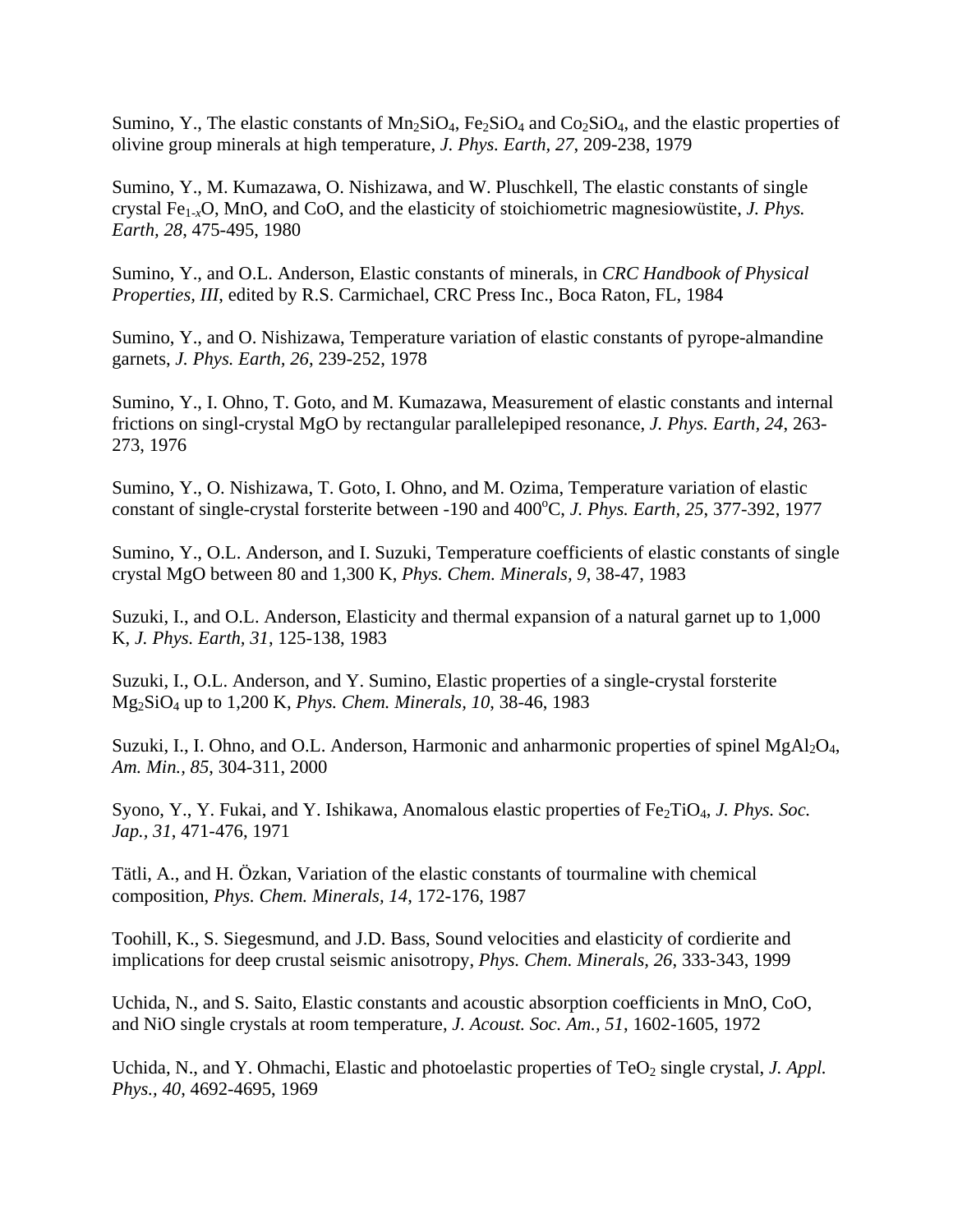Vaughan, M.T., and J.D. Bass, Single crystal elastic properties of protoenstatite: A comparison with orthoenstatite, *Phy. Chem. Minerals, 10*, 62-68, 1983

Vaughan, M.T. and S. Guggenheim, Elasticity of muscovite and its relationship to crystal structure, *J. Geophys. Res., 91*, 4657-4664, 1986

Vaughan, M.T., and D.J. Weidner, The relationship of elasticity and crystal structure in andalusite and sillimanite, *Phys. Chem. Minerals, 3*, 133-144, 1978 Verma, R.K., Elasticity of some high-density crystals, *J. Geophys. Res., 65*, 757-766, 1960

Vetters, V.H., and R.A. Bartels, BaO single crystal elastic constants and their temperature dependence, *J. Phys. Chem. Solids, 34*, 1448-1449, 1973

Voigt, W., *Lehrbuch der Kristallphysik*, Teubner, Leipzig, 1928

Walck, M.C., The *P*-wave upper mantle structure beneath an active spreading center: The Gulf of California, *Geophys. J. R. Astron. Soc., 76*, 697-723, 1984

Wang, H., and G. Simmons, Elasticity of some mantle crystal structures, 1. Pleonaste and hercynite spinel, *J. Geophys. Res., 77*, 4379-4392, 1972

Wang, H., and G. Simmons, Elasticity of some mantle crystal structures, 2. Rutile GeO<sub>2</sub>, *J. Geophys. Res., 78*, 1262-1273, 1973

Wang, H., and G. Simmons, Elasticity of some mantle crystal structures, 3. spessartite-almandine garnet, *J. Geophys. Res., 79*, 2607-2613, 1974

Wang, H., M.C. Gupta, and G. Simmons, Chrysoberyl  $(A_2BeO_4)$ : anomaly in velocity-density systematics, *J. Geophys. Res., 80*, 3761-3764, 1974

Wang, J., E.S. Fisher, and M.H. Manghnani, Elastic constants of nickel oxide, *Chinese Phys. Lett., 8*, 153-156, 1991

Wang, Y., D.J. Weidner, R.C. Liebermann, X. Liu, J. Ko, M.T. Vaughan, Y. Zhao, A. Yeganah-Haeri, and R.E.G. Pacalo, Phase transition and thermal expansion of  $MgSiO<sub>3</sub>$  perovskite, *Science, 252*, 410-413, 1991

Watt, J.P., Hashin-Shtrikman bounds on the effective elastic moduli of polycrystals with orthorhombic symmetry, *J. Appl. Phys., 50*, 6290-6295, 1979

Watt, J.P., G.F. Davies, and R.J. O'Connell, The elastic properties of composite materials, *Rev. Geophys. and Space Phys., 14*, 541-563, 1976

Webb, S., The elasticity of the upper mantle orthosilicates olivine and garnet to 3 GPa, *Phys. Chem. Minerals, 16*, 684-692, 1989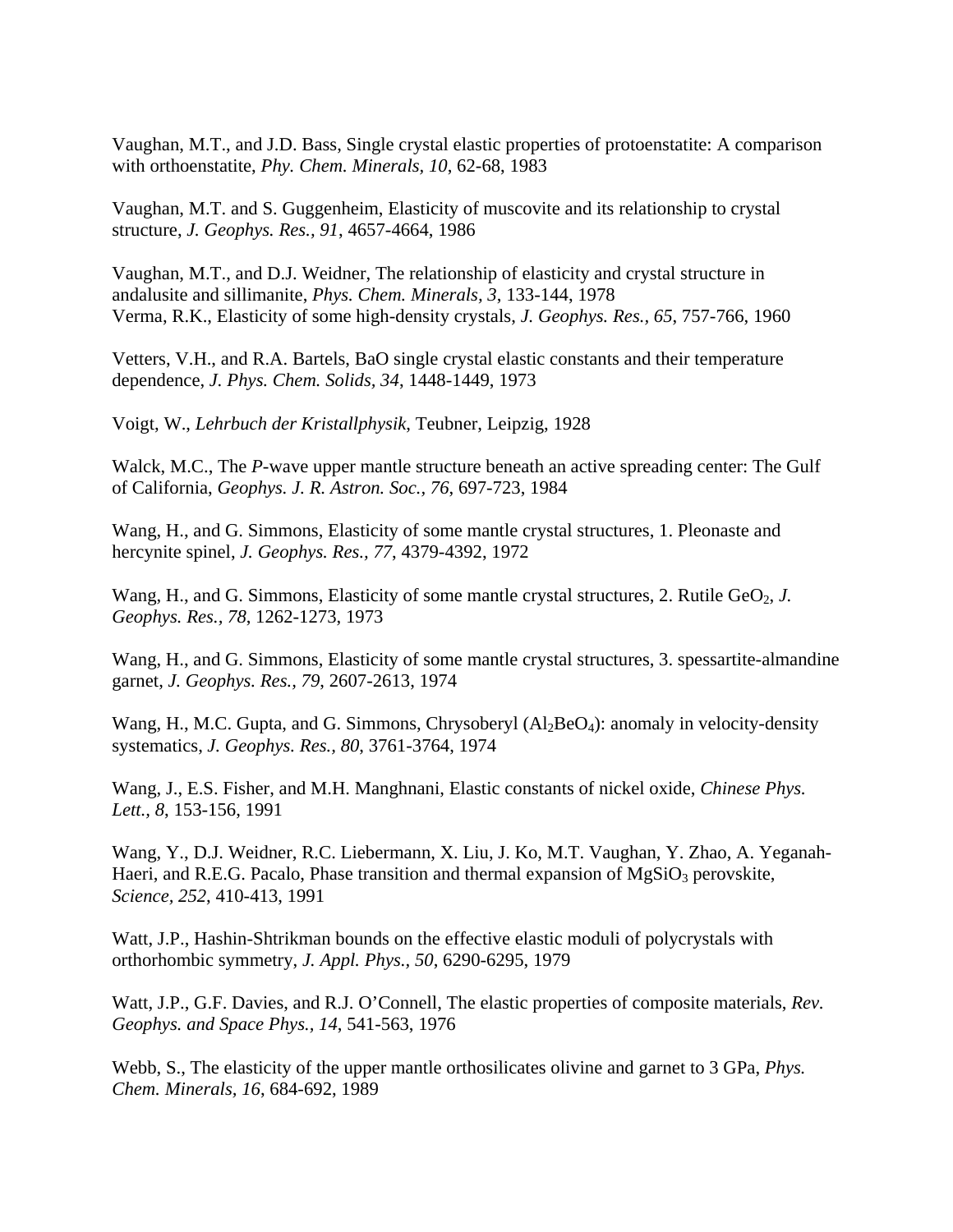Webb, S., and I. Jackson, The pressure dependence of the elastic moduli of single-crystal orthopyroxene (Mg0.8Fe0.2)SiO3, *Eur. J. Mineral., 5*, 1111-1119, 1993

Webb, S., I. Jackson, and J.D. FitzGerald, High-pressure elasticity, shear softening and polymorphism in MnO, *Phys. Earth Planet. Int., 52*, 117-131, 1988

Weidner, D.J., A mineral physics test of a pyrolite mantle, *Geophys. Res. Lett., 12*, 417-420, 1985

Weidner, D.J., Mantle model based on measured physical properties of minerals, in *Chemistry and Physics of Terrestrial Planets*, edited by S.K. Saxena, pp. 251-274, Springer-Verlag, New York, 1986

Weidner, D.J., and H.R. Carleton, Elasticity of coesite, *J. Geophys. Res., 82*, 1334-1346, 1977

Weidner, D.J., and N. Hamaya, Elastic properties of the olivine and spinel polymorphs of Mg2GeO4 and evaluation of elastic analogues, *Phys. Earth Planet. Int., 33*, 275-283, 1983

Weidner, D.J., and E. Ito, Elasticity of MgSiO3 in the ilmenite phase, *Phys. Earth Planet. Int., 40*, 65-70, 1985

Weidner, D.J., and E. Ito, Mineral physics contraints on a uniform mantle composition, in *High-Pressure Research in Mineral Physics*, edited by M.H. Manghnani and Y. Syono, pp. 439-446, American Geophysical Union, Washington, D.C., 1987

Weidner, D.J., J.D. Bass, E. Ringwood, and W. Sinclair, The single-crystal elastic moduli of stishovite, *J. Geophys. Res., 87*, 4740-4746, 1982

Weidner, D.J., H. Sawamoto, S. Sasaki, and M. Kumazawa, Single-crystal elastic properties of the spinel phase of Mg2SiO4, *J. Geophys. Res., 89*, 7852-7860, 1984

Weidner, D.J., H. Wang, and J. Ito, Elasticity of orthoenstatite, *Phys. Earth Planet. Int., 17*, P7- P13, 1978

Wong, C., and D.E. Schuele, Pressure and temperature derivatives of the elastic constants of CaF2 and BaF2, *J. Phys. Chem. Solids, 29*, 1309-1330, 1968

Yamamoto, S., and O.L. Anderson, Elasticity and anharmonicity of potassium chloride at high temperature, *Phys. Chem. Minerals, 14*, 332-340, 1987

Yamamoto, S., I. Ohno, and O.L. Anderson, High temperature elasticity of sodium chloride, *J. Phys. Chem. Solids, 48*, 143-151, 1987

Yeganeh-Haeri, A., Synthesis and re-investigation of the elastic properties of single-crystal magnesium silicate perovskite, *Phys. Earth Planet. Int., 87*, 111-121, 1994